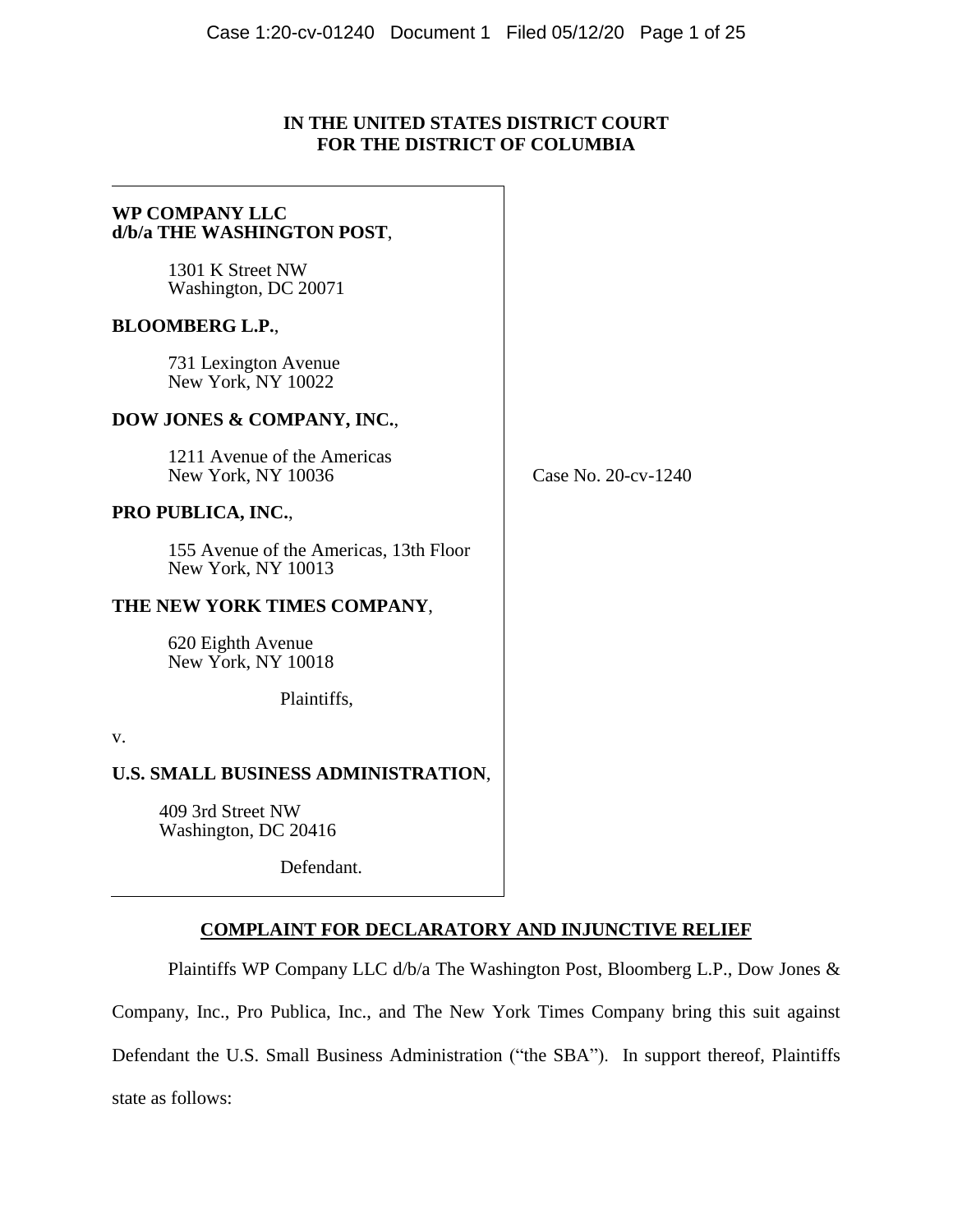#### **INTRODUCTION**

1. This is an action brought pursuant to the Freedom of Information Act ("FOIA"), 5 U.S.C. § 552, for declaratory, injunctive, and other appropriate relief. Through FOIA, Plaintiffs have each sought from the SBA records that would identify and provide basic information about the private businesses that have recently received public assistance as part of the federal government's efforts to address the economic fallout of the COVID-19 pandemic.

2. Plaintiffs submitted these FOIA requests and sought expedited processing of them because of the public interest in contemporaneously monitoring the disbursement of billions of taxpayer dollars through expansive federal initiatives – most notably the new Paycheck Protection Program – during this period of unprecedented financial and social disruption, and because the SBA has until now routinely provided such information about businesses that take out SBA loans.

3. In violation of FOIA, the SBA has constructively denied two requests for the records and has denied or constructively denied expedited processing of several other requests.

#### **PARTIES**

4. Plaintiff WP Company LLC d/b/a The Washington Post (the "Post"), a news organization based in Washington, D.C., publishes the leading daily newspaper, by print circulation, in the nation's capital, as well as the website washingtonpost.com, which typically reaches an audience of more than 80 million unique visitors per month, according to independent auditor comScore. Since 1936, the *Post* has won 69 Pulitzer Prizes.

5. Plaintiff Bloomberg L.P. ("Bloomberg"), is the owner and operator of Bloomberg News. Bloomberg's newsroom of more than 2,700 journalists and analysts delivers thousands of stories a day, producing content that is featured across multiple platforms, including digital, TV, radio, print and live events.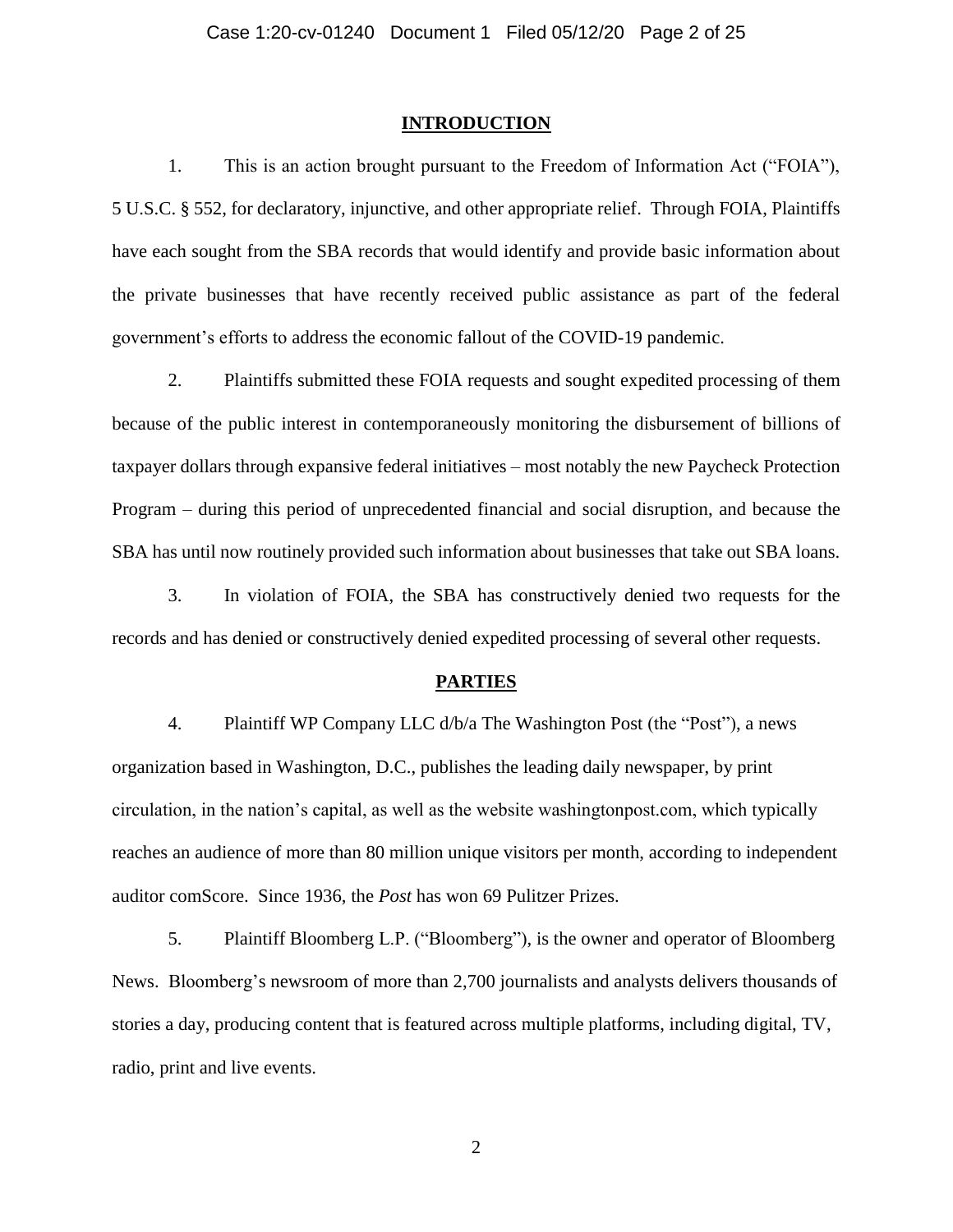#### Case 1:20-cv-01240 Document 1 Filed 05/12/20 Page 3 of 25

6. Plaintiff Dow Jones & Company, Inc. ("Dow Jones") is the publisher of *The Wall Street Journal*. For over 130 years, Dow Jones has been a global provider of news and business information, delivering content to consumers and organizations around the world across multiple formats, including print, digital, mobile, and live events.

7. Plaintiff Pro Publica, Inc. ("ProPublica"), a non-partisan newsroom based in New York, publishes its reporting through its website, www.propublica.org. As an independent news organization dedicated to producing investigative journalism in the public interest, ProPublica has been honored with numerous awards, including six Pulitzer Prizes, and has published one or more articles in partnership with more than 200 different news organizations, including 43 already in 2020.

8. Plaintiff The New York Times Company ("The Times") publishes *The New York Times* newspaper and www.nytimes.com. The Times is headquartered in New York.

9. Defendant, the SBA, is an agency within the meaning of 5 U.S.C. § 552(f)(1). The SBA has possession and control of the records requested by the Plaintiffs.

## **JURISDICTION AND VENUE**

10. This action arises under FOIA. This Court has subject matter jurisdiction over this action and personal jurisdiction over Defendant pursuant to 5 U.S.C. §  $552(a)(4)(B)$ , (a)(6)(C)(i),  $\&$  (a)(6)(E)(iii). This Court also has jurisdiction over this action pursuant to 28 U.S.C. § 1331.

11. Venue is proper in this judicial district under 5 U.S.C. § 552(a)(4)(B).

## **FACTUAL ALLEGATIONS**

#### **I. The COVID-19 Pandemic**

12. On January 31, 2020, the federal government declared a public health emergency as to the outbreak of the novel coronavirus SARS-CoV-2, which causes the disease COVID-19.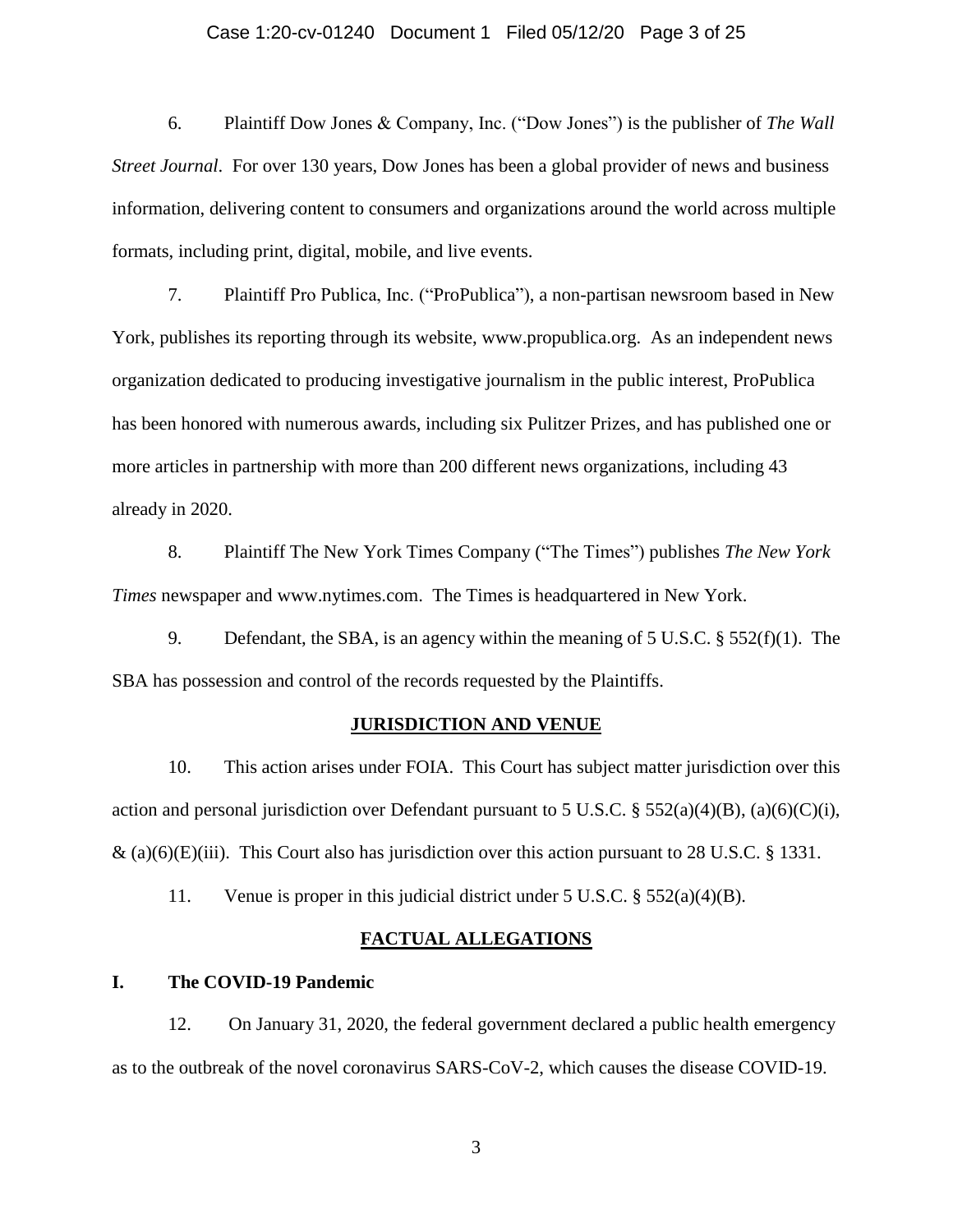#### Case 1:20-cv-01240 Document 1 Filed 05/12/20 Page 4 of 25

*See* [https://www.hhs.gov/about/news/2020/01/31/secretary-azar-declares-public-health](https://www.hhs.gov/about/news/2020/01/31/secretary-azar-declares-public-health-emergency-us-2019-novel-coronavirus.html)[emergency-us-2019-novel-coronavirus.html.](https://www.hhs.gov/about/news/2020/01/31/secretary-azar-declares-public-health-emergency-us-2019-novel-coronavirus.html)

13. COVID-19 is believed to have infected at least 1,354,504 people and killed 81,076 people in the United States. Those figures are current to date but continue to be updated at [https://coronavirus.jhu.edu/map.html.](https://coronavirus.jhu.edu/map.html)

14. As the Federal Reserve has recognized, the COVID-19 pandemic is also causing "economic hardship across the United States and around the world. The virus and the measures taken to protect public health are inducing sharp declines in economic activity and a surge in job losses." *See* [https://www.federalreserve.gov/newsevents/pressreleases/monetary20200429a.htm.](https://www.federalreserve.gov/newsevents/pressreleases/monetary20200429a.htm)

15. Perhaps the starkest indicator of COVID-19's economic impact is that, as of April 2020, the U.S. unemployment rate has reached 14.7 percent, its highest level since the Great Depression. *See* [https://www.bls.gov/news.release/empsit.nr0.htm.](https://www.bls.gov/news.release/empsit.nr0.htm)

16. Federal Reserve Chair Jerome Powell has further stated that "economic activity will likely drop at an unprecedented rate in the second quarter," and that "[w]e're going to see economic data for the second quarter that's worse than any data we've seen for the economy." *See* <https://www.federalreserve.gov/mediacenter/files/FOMCpresconf20200429.pdf> at 2, 12.

#### **II. The Paycheck Protection Program And Economic Injury Disaster Loan Program**

17. In March 2020, the federal government escalated its efforts to address the growing economic crisis caused by the COVID-19 pandemic by passing into law the Coronavirus Aid, Relief, and Economic Security ("CARES") Act. *See* Public Law No. 116-136.

18. A key component of the CARES Act is the creation of the Paycheck Protection Program ("PPP"), which amends Section 7(a) of the Small Business Act. *Id.* § 1102(a).

19. According to the Treasury Department, the PPP "is implemented by the [SBA] with support from the Department of the Treasury," and it "provides small businesses with funds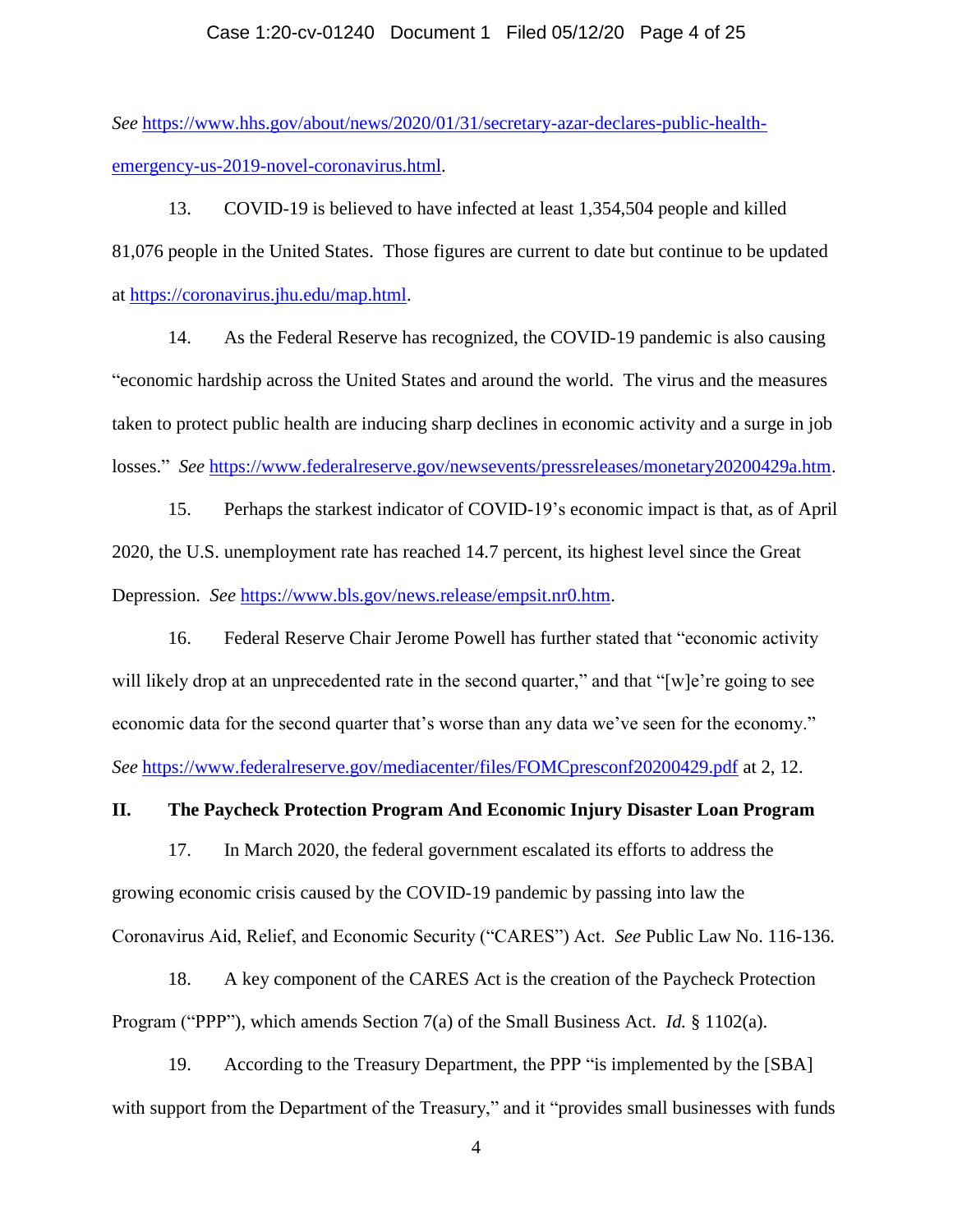#### Case 1:20-cv-01240 Document 1 Filed 05/12/20 Page 5 of 25

to pay up to 8 weeks of payroll costs including benefits," as well as "interest on mortgages, rent, and utilities." *See* [https://home.treasury.gov/policy-issues/cares/assistance-for-small-businesses.](https://home.treasury.gov/policy-issues/cares/assistance-for-small-businesses)

20. The SBA represents that it will forgive loans made under the PPP so long as all employees of the borrower "are kept on the payroll for eight weeks and the money is used for payroll, rent, mortgage interest, or utilities." *See* [https://www.sba.gov/funding](https://www.sba.gov/funding-programs/loans/coronavirus-relief-options/paycheck-protection-program)[programs/loans/coronavirus-relief-options/paycheck-protection-program.](https://www.sba.gov/funding-programs/loans/coronavirus-relief-options/paycheck-protection-program)

21. According to the SBA's Office of Inspector General, "SBA launched the [PPP] on April 3, 2020, and just 14 days later, by April 16, PPP lenders approved more than 1,661,000 loans totaling nearly \$342.3 billion. On April 24, 2020, the President signed the Paycheck Protection Program and Health Care Enhancement Act to provide an additional \$310 billion to the PPP. SBA initiated this cycle of additional funding on April 27, 2020. As of May 6, PPP lenders approved an additional 2,441,369 loans, totaling about \$183.5 billion." *See* [https://www.sba.gov/document/report-20-14-flash-report-small-business-administrations](https://www.sba.gov/document/report-20-14-flash-report-small-business-administrations-implementation-paycheck-protection-program-requirements)[implementation-paycheck-protection-program-requirements.](https://www.sba.gov/document/report-20-14-flash-report-small-business-administrations-implementation-paycheck-protection-program-requirements)

22. The SBA also announced that it would lend up to \$2 million to small businesses affected by COVID-19 under the agency's Economic Injury Disaster Loan ("EIDL") program. *See* [https://www.sba.gov/about-sba/sba-newsroom/press-releases-media-advisories/sba-provide](https://www.sba.gov/about-sba/sba-newsroom/press-releases-media-advisories/sba-provide-disaster-assistance-loans-small-businesses-impacted-coronavirus-covid-19)[disaster-assistance-loans-small-businesses-impacted-coronavirus-covid-19.](https://www.sba.gov/about-sba/sba-newsroom/press-releases-media-advisories/sba-provide-disaster-assistance-loans-small-businesses-impacted-coronavirus-covid-19)

23. In the precursor to the CARES Act, the Coronavirus Preparedness and Response Supplemental Appropriations Act, 2020, Congress gave the SBA authority to make disaster loans to businesses injured by the COVID-19 pandemic. *See* Public Law No. 116-123. Congress later provided \$10 billion in additional funds for cash advances under the EIDL program, *see* CARES Act  $\S 1107(a)(6)$ , and it subsequently appropriated \$50 billion more for the EIDL program as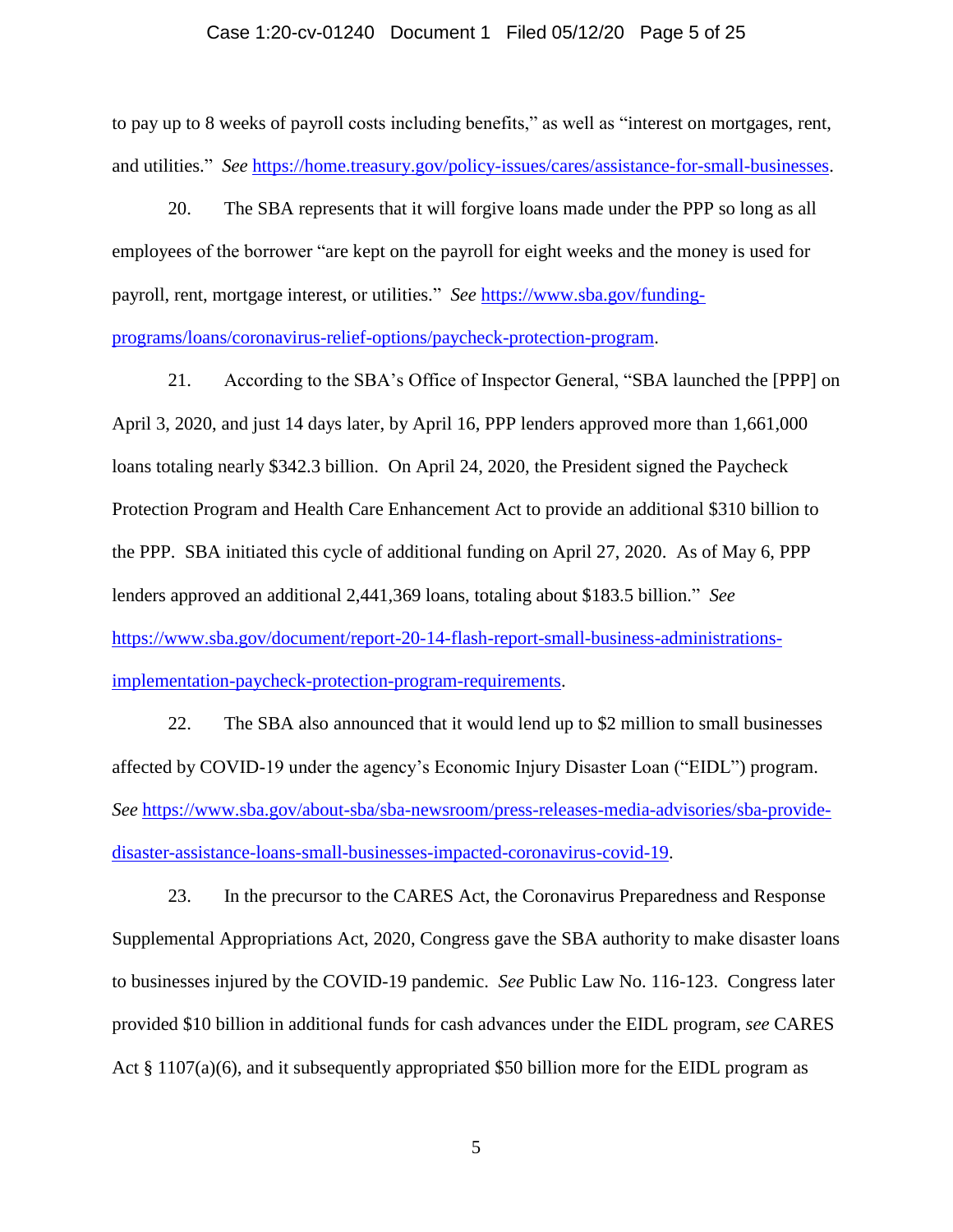# Case 1:20-cv-01240 Document 1 Filed 05/12/20 Page 6 of 25

well, *see* PPP and Health Care Enhancement Act, 134 Stat. 628, Div. B, Tit. II.

## **III. Questions Surrounding The SBA's COVID-Related Programs**

24. While the SBA has not yet disclosed which companies have received loans under its COVID-related assistance programs, press reports have identified certain PPP loan recipients, leading to questions over whether that program is functioning as originally intended. *See, e.g.*, [https://www.wsj.com/articles/these-are-the-public-companies-that-got-small-business-loans-](https://www.wsj.com/articles/these-are-the-public-companies-that-got-small-business-loans-11587493742)[11587493742;](https://www.wsj.com/articles/these-are-the-public-companies-that-got-small-business-loans-11587493742) [https://www.propublica.org/getinvolved/coronavirus-company-bailouts.](https://www.propublica.org/getinvolved/coronavirus-company-bailouts)

25. Some of these PPP borrowers have decided to return the SBA's loans in the face of this public scrutiny. For example, Shake Shack, a \$1.6 billion burger-and-fries chain based in New York City, received \$10 million under the PPP, but the company later decided to return the loan, writing in an open letter, "If this act were written for small businesses, how is it possible that so many independent restaurants whose employees needed just as much help were unable to receive funding?" *See, e.g.*, [https://www.washingtonpost.com/business/2020/04/20/white-house](https://www.washingtonpost.com/business/2020/04/20/white-house-gop-face-heat-after-hotel-restaurant-chains-helped-run-small-business-program-dry/)[gop-face-heat-after-hotel-restaurant-chains-helped-run-small-business-program-dry/.](https://www.washingtonpost.com/business/2020/04/20/white-house-gop-face-heat-after-hotel-restaurant-chains-helped-run-small-business-program-dry/)

26. Other businesses that have announced they will return PPP loans include Ruth's Chris Steak House, luxury cruise operator Lindblad Expeditions, and the Los Angeles Lakers. *See, e.g.*, [https://www.bloomberg.com/news/articles/2020-05-08/jpmorgan-s-publicly-traded](https://www.bloomberg.com/news/articles/2020-05-08/jpmorgan-s-publicly-traded-clients-give-back-the-most-ppp-loans)[clients-give-back-the-most-ppp-loans.](https://www.bloomberg.com/news/articles/2020-05-08/jpmorgan-s-publicly-traded-clients-give-back-the-most-ppp-loans)

27. The Ashford Hospitality Trust, which owns hotels and resorts, also announced it will return PPP funds after its subsidiaries applied for \$126 million in loans and received more than \$70 million. *See, e.g.*, [https://www.nytimes.com/2020/05/02/business/economy/ashford](https://www.nytimes.com/2020/05/02/business/economy/ashford-hotels-virus-monty-bennett.html)[hotels-virus-monty-bennett.html/](https://www.nytimes.com/2020/05/02/business/economy/ashford-hotels-virus-monty-bennett.html).

28. On May 8, 2020, the U.S. House of Representatives Select Subcommittee on the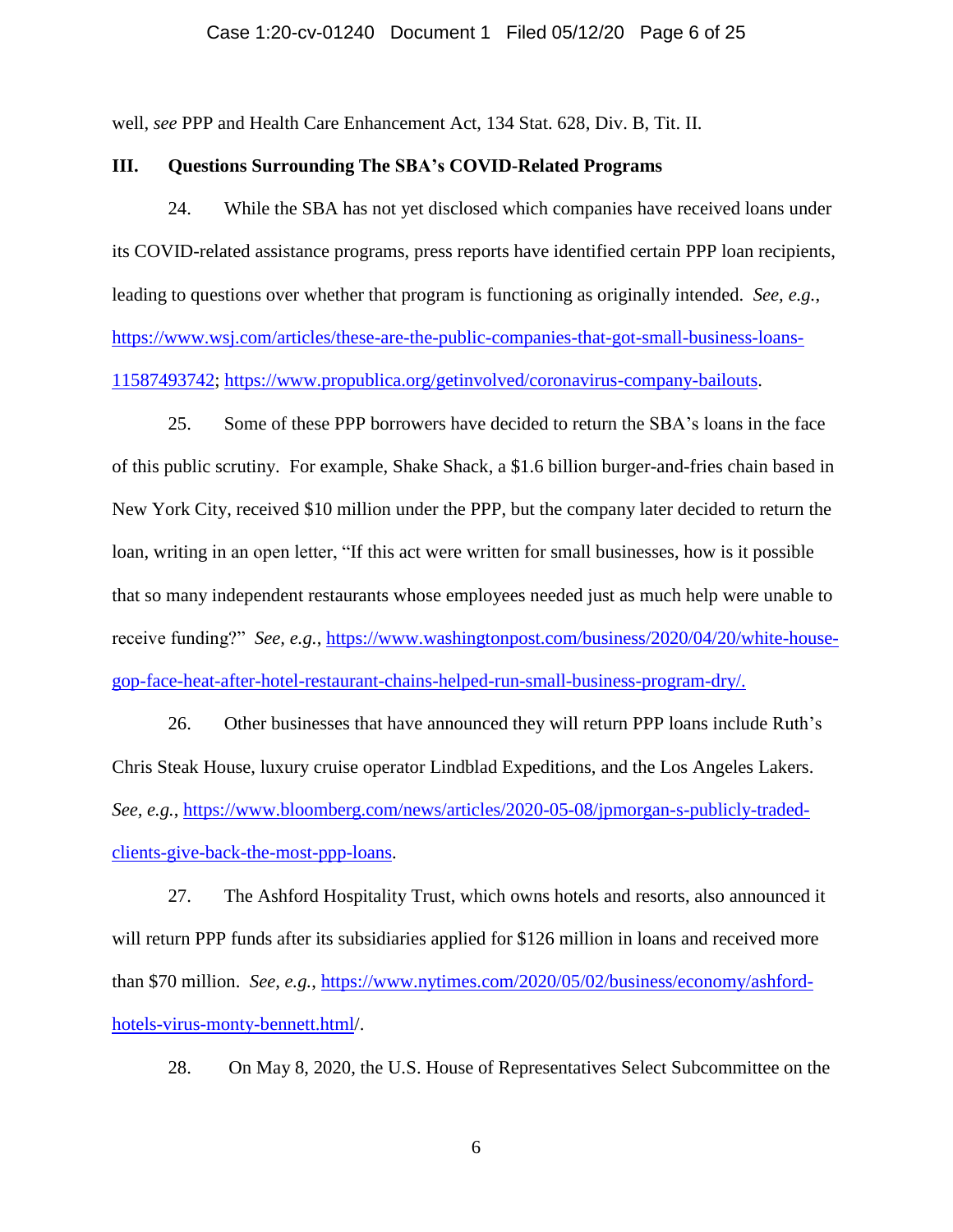#### Case 1:20-cv-01240 Document 1 Filed 05/12/20 Page 7 of 25

Coronavirus Crisis sent letters to several PPP borrowers "demanding that [these] large, public corporations immediately return taxpayer funds that Congress intended for small businesses struggling to survive during the coronavirus crisis." *See* [https://oversight.house.gov/news/press](https://oversight.house.gov/news/press-releases/in-first-official-action-house-coronavirus-panel-demands-that-large-public)[releases/in-first-official-action-house-coronavirus-panel-demands-that-large-public.](https://oversight.house.gov/news/press-releases/in-first-official-action-house-coronavirus-panel-demands-that-large-public)

29. Also on May 8, 2020, the SBA's Office of Inspector General issued a "Flash Report" on the agency's implementation of the PPP, which found several "areas . . . that did not fully align with the [CARES] Act's provisions," including that the "SBA did not provide guidance to lenders about prioritizing borrowers in underserved and rural markets," such that "these borrowers, including rural, minority and women-owned businesses may not have received the loans as intended." *See* [https://www.sba.gov/sites/default/files/2020-](https://www.sba.gov/sites/default/files/2020-05/SBA_OIG_Report_20-14_508.pdf)

# [05/SBA\\_OIG\\_Report\\_20-14\\_508.pdf](https://www.sba.gov/sites/default/files/2020-05/SBA_OIG_Report_20-14_508.pdf) at 4.

30. On April 9, 2020, the National Federation of Independent Businesses released the results of a small business survey, finding that "[o]f those who applied for the EIDL loan, just 4% have been approved and 1% not approved. Most applicants of the EIDL have yet to receive an update on the statuses of their application and no small business applicants have received the loan or the emergency grant." *See* [https://www.nfib.com/content/press-release/economy/70](https://www.nfib.com/content/press-release/economy/70-percent-of-small-businesses-applied-for-ppp-loans-nearly-half-applied-for-eidl/) [percent-of-small-businesses-applied-for-ppp-loans-nearly-half-applied-for-eidl/.](https://www.nfib.com/content/press-release/economy/70-percent-of-small-businesses-applied-for-ppp-loans-nearly-half-applied-for-eidl/)

31. On April 10, 2020, a group of 15 lawmakers wrote to SBA Administrator Jovita Carranza and Treasury Secretary Steven Mnuchin to raise concerns that the PPP and EIDL "are not being implemented as Congress intended." As to the EIDL in particular, the lawmakers wrote that "the law requires SBA to issue advances within three days of receipt of applications, yet small business owners say they are still waiting weeks after applying." *See*

[https://velazquez.house.gov/sites/velazquez.house.gov/files/NYC%20Del%20letter%20to%20M](https://velazquez.house.gov/sites/velazquez.house.gov/files/NYC%20Del%20letter%20to%20Mnuchin%20and%20Carranza%2004-10-20%20%28signatures%29%20final.pdf)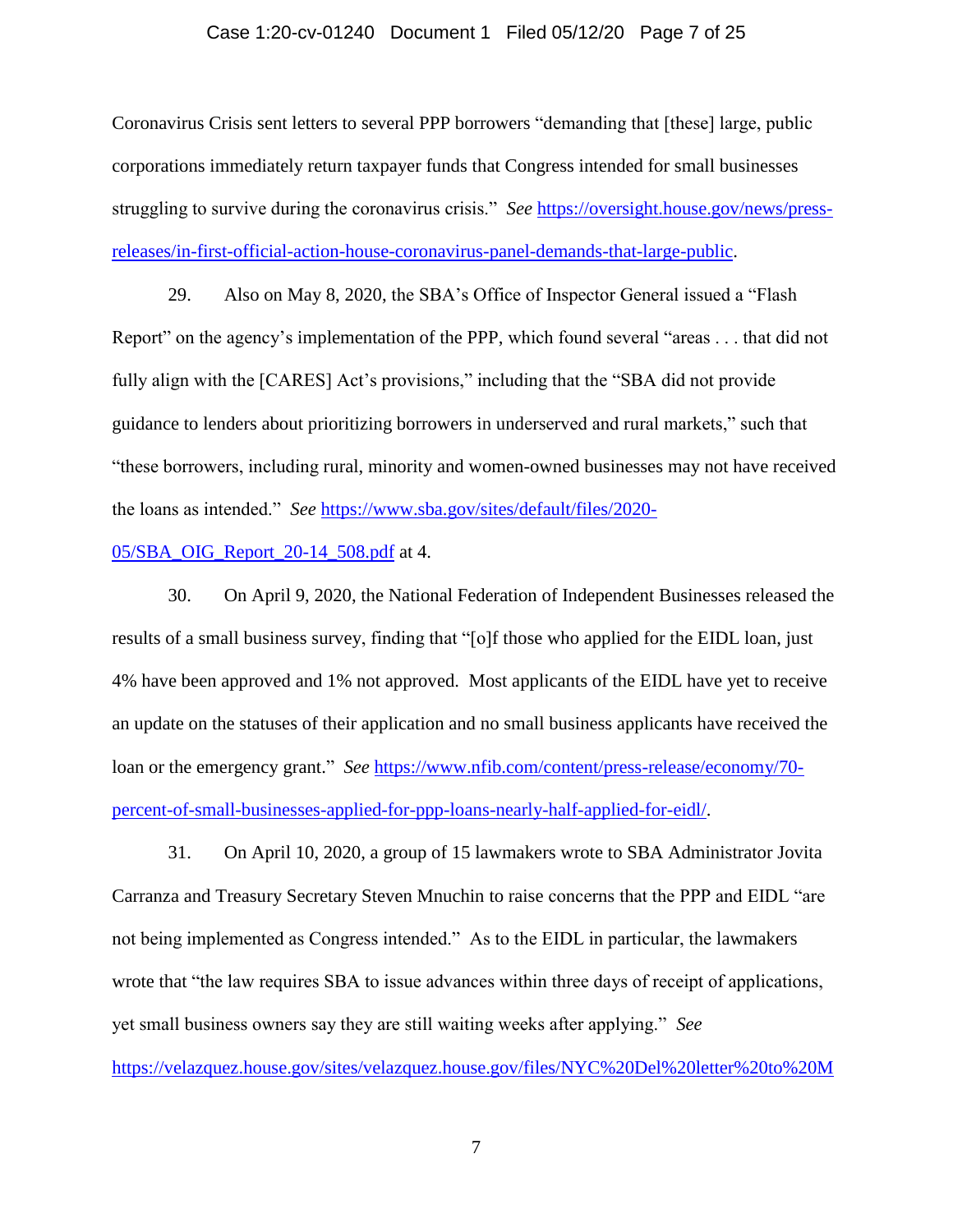#### Case 1:20-cv-01240 Document 1 Filed 05/12/20 Page 8 of 25

[nuchin%20and%20Carranza%2004-10-20%20%28signatures%29%20final.pdf](https://velazquez.house.gov/sites/velazquez.house.gov/files/NYC%20Del%20letter%20to%20Mnuchin%20and%20Carranza%2004-10-20%20%28signatures%29%20final.pdf) at 2.

32. On May 4, 2020, a group of 103 lawmakers wrote to Administrator Carranza, stating that "many of our constituents who applied for [EIDL] have yet to hear about the status of their application. In fact, many small businesses have been without meaningful information from the SBA for weeks." The lawmakers' letter further stated that "[t]he sporadic and incomplete data thus far provided to Congress has been woefully insufficient, making it impossible to conduct proper oversight and keep our constituents informed." *See* [https://luria.house.gov/sites/luria.house.gov/files/wysiwyg\\_uploaded/2020.05.04%20Schneider%](https://luria.house.gov/sites/luria.house.gov/files/wysiwyg_uploaded/2020.05.04%20Schneider%20Letter%20to%20SBA%20on%20EIDL.pdf) [20Letter%20to%20SBA%20on%20EIDL.pdf](https://luria.house.gov/sites/luria.house.gov/files/wysiwyg_uploaded/2020.05.04%20Schneider%20Letter%20to%20SBA%20on%20EIDL.pdf) at 1-2.

33. That same day, the SBA announced that it would "begin accepting new EIDL applications on a limited basis" and provide assistance only to "agricultural businesses." *See* [https://www.sba.gov/about-sba/sba-newsroom/press-releases-media-advisories/sba-make](https://www.sba.gov/about-sba/sba-newsroom/press-releases-media-advisories/sba-make-economic-injury-disaster-loans-available-us-agricultural-businesses-impacted-covid-19)[economic-injury-disaster-loans-available-us-agricultural-businesses-impacted-covid-19.](https://www.sba.gov/about-sba/sba-newsroom/press-releases-media-advisories/sba-make-economic-injury-disaster-loans-available-us-agricultural-businesses-impacted-covid-19)

## **IV. The Plaintiffs' FOIA Requests**

34. All of the Plaintiffs have submitted FOIA requests to the SBA for records that would identify and provide basic information about the businesses approved for public assistance under the SBA's COVID-related programs, including the PPP and EIDL. Though there are slight variations among these requests, as detailed below, they all seek essentially the same information that the SBA has up until now routinely provided about the businesses that borrow funds under its Section 7(a) program – the program that the CARES Act expanded to create the PPP. *See* <https://www.sba.gov/about-sba/open-government/foia> (under "Frequently requested records").

35. All of the Plaintiffs sought expedited processing of these requests based on the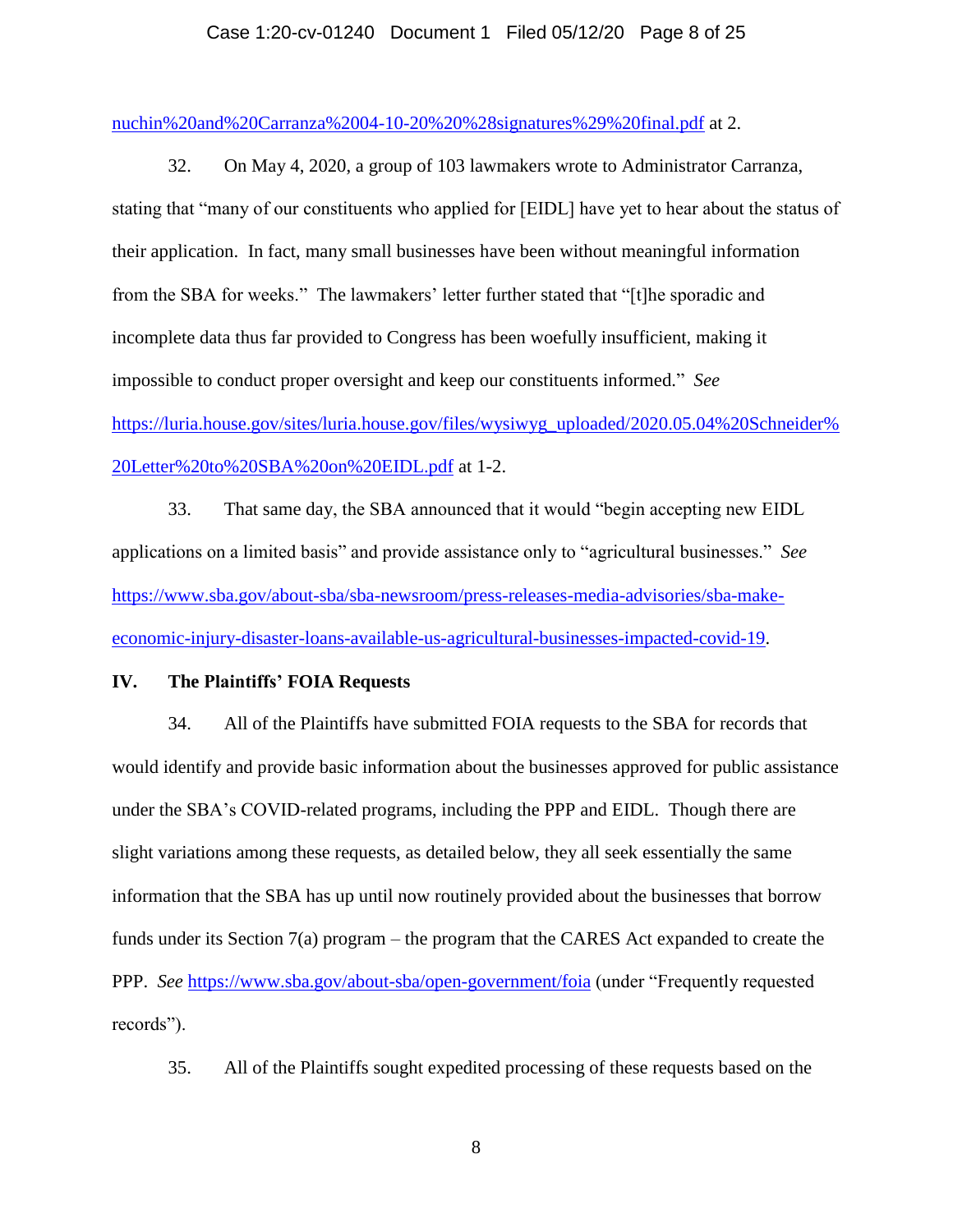#### Case 1:20-cv-01240 Document 1 Filed 05/12/20 Page 9 of 25

compelling need to provide the public with contemporaneous information about these important federal programs.

36. The SBA has either failed to respond to the requests or it has issued boilerplate responses stating that, at some indefinite point "[i]n the near future," the SBA hopes "to turn [its] efforts to providing loan specific data to the public"; the SBA's responses provide no concrete indication of what that data will include or when that data will actually be made available. *See also* <https://www.sba.gov/about-sba/open-government/foia> (under "Frequently requested records").

37. To date, the SBA has not produced any records responsive to any of the Plaintiffs' FOIA requests.

38. To date, the SBA has not informed any of the Plaintiffs as to the scope of the records that the agency will produce in response to any of the Plaintiffs' requests.

39. To date, the SBA has not informed any of the Plaintiffs as to the scope of responsive records that the agency will withhold pursuant to any FOIA exemption(s).

40. To date, the SBA largely has not provided a determination on whether these FOIA requests will receive expedited processing, or it has denied expedited processing outright.

#### **The Post's Request**

41. The Post submitted a FOIA request (the "Post Request") to the SBA on April 24, 2020, seeking records relating to the PPP and EIDL program.

> a. Specifically, the Post Request sought the following information as to the recipients of PPP loans "from April 3, 2020 until the completion of this loan program": (i) "Names and commercial street and email addresses of recipients of approved loans"; (ii) "Date of loan approval and date of disbursement (if available)"; (iii) "Names of officers, directors, stockholders or partners of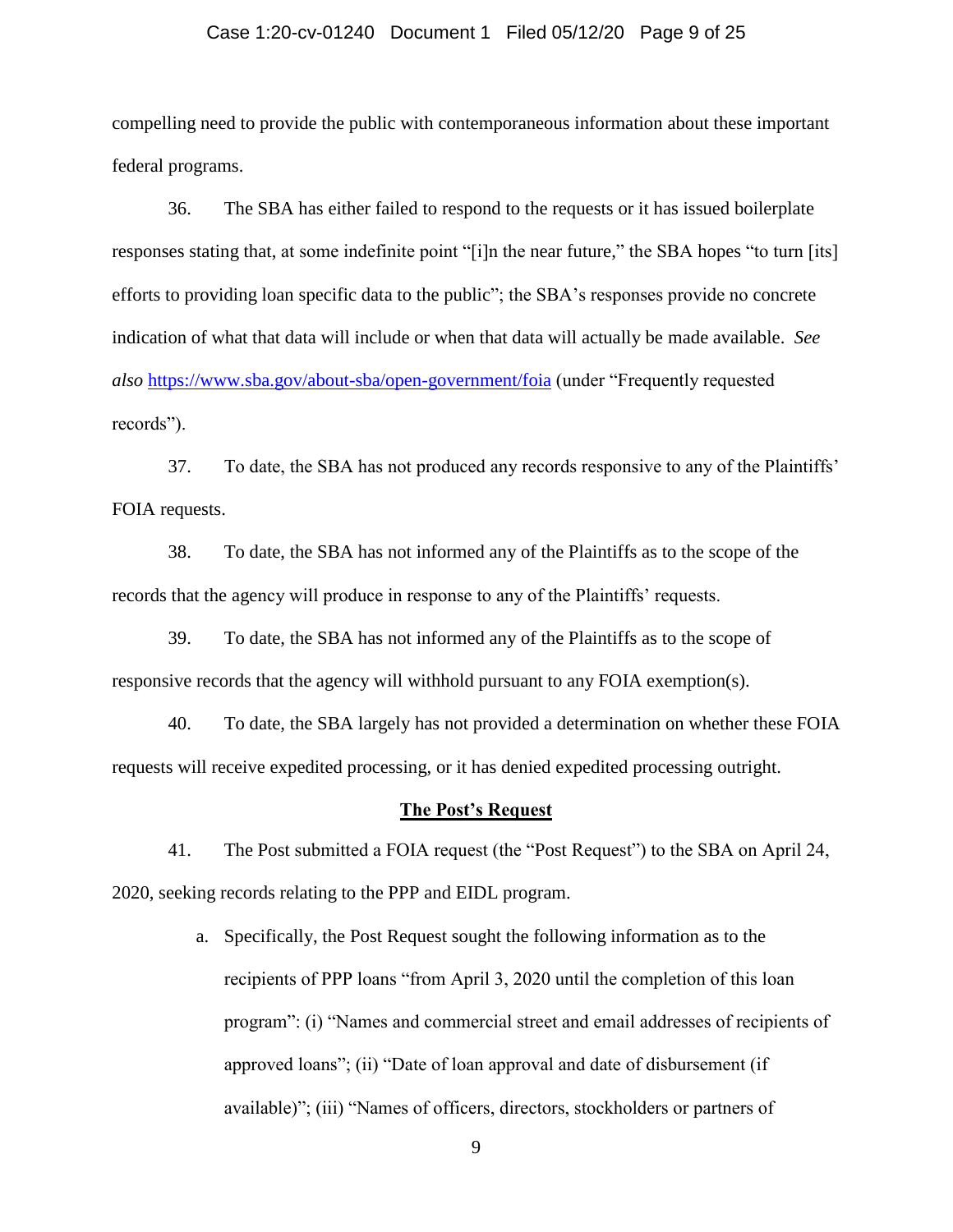recipient firms"; (iv) "Kinds and amounts of loans, loan terms, interest rates, maturity dates, general purpose"; and (v) "Identity and location of participating banks." A true and correct copy of the Post Request is attached hereto as Exhibit A.

b. As the Post Request stated, the PPP loan application itself includes the following notice to potential borrowers under the heading "Freedom of Information Act (5

U.S.C. § 552)":

Subject to certain exceptions, SBA must supply information reflected in agency files and records to a person requesting it. Information about approved loans that will be automatically released includes, among other things, statistics on our loan programs (individual borrowers are not identified in the statistics) and other information such as the names of the borrowers (and their officers, directors, stockholders or partners), the collateral pledged to secure the loan, the amount of the loan, its purpose in general terms and the maturity.

Ex. A at 1; *see also* [https://www.sba.gov/document/sba-form-2483-paycheck-](https://www.sba.gov/document/sba-form-2483-paycheck-protection-program-borrower-application-form)

[protection-program-borrower-application-form.](https://www.sba.gov/document/sba-form-2483-paycheck-protection-program-borrower-application-form)

- c. The Post Request also sought the same categories of information about recipients of EIDL loans, "from March 12, 2020 until the completion of this loan program." Ex. A at 2.
- d. As the Post Request noted, "it is clear from the [SBA's] website that the SBA already has this data for both loan programs in a database and is merely withholding much of it from the public," as "[t]he SBA produces weekly reports for the PPP program and the EIDL program breaking down these loans by state, size of loan, type of industry sector and number of loans approved per lender." Ex. A at 2; *see also* <https://www.sba.gov/about-sba/open-government/foia> (under "Frequently requested records").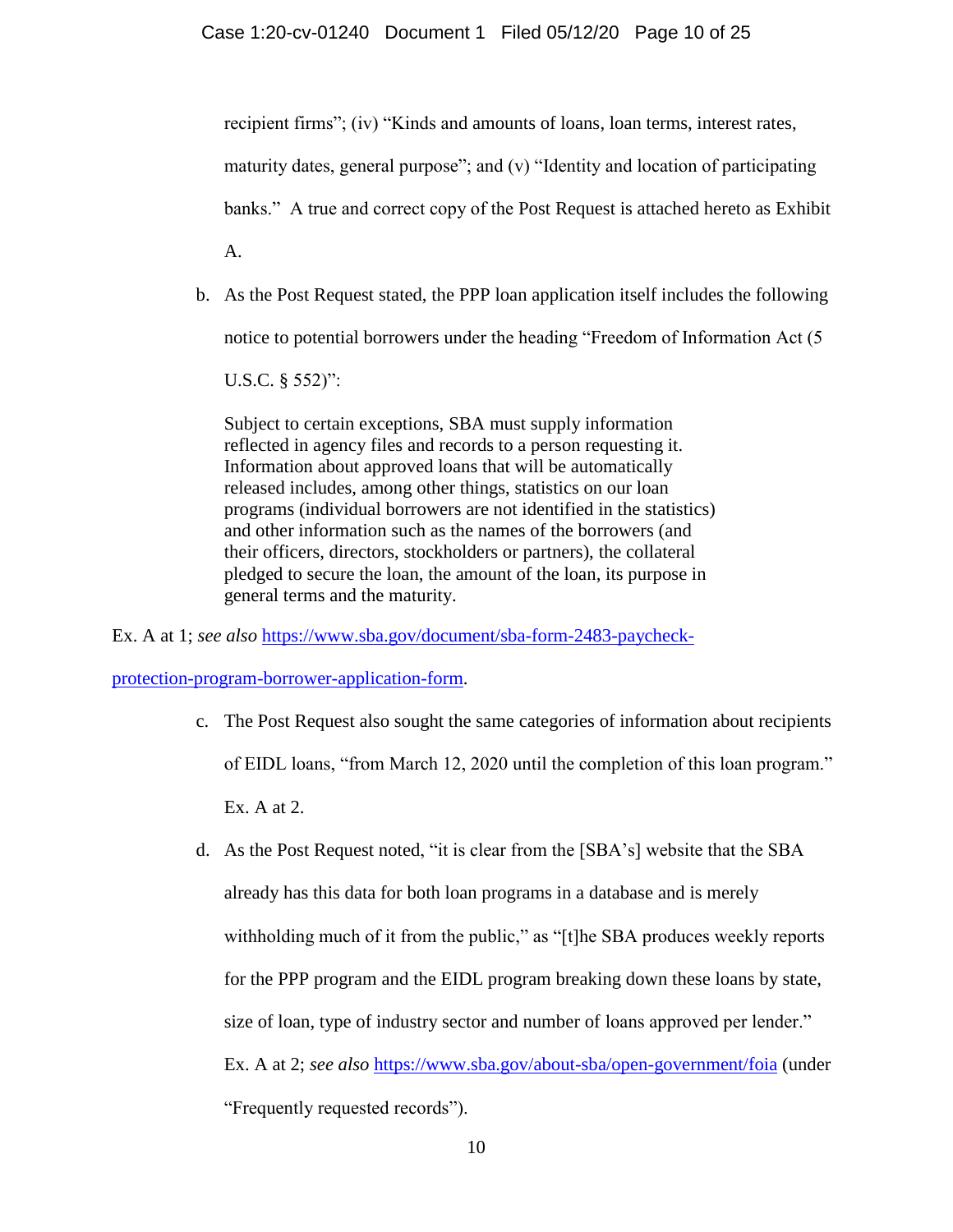#### Case 1:20-cv-01240 Document 1 Filed 05/12/20 Page 11 of 25

42. The Post Request asked for expedited processing because the Post is primarily engaged in the dissemination of information and because there is an urgent need to inform the public about activities of the federal government, namely on the grounds that "[k]nowledge of the efficiency of the PPP and EIDL is a matter of current exigency to the American public"; "[d]elay in releasing information about the efficiency of the PPP and the EIDL will compromise the recognized public interest in being informed of the efforts and success of the federal stimulus program law enacted to fight the economic fallout of the COVID-19 pandemic"; "SBA loans are clearly federal government activity"; and "[t]here are credible claims, including by members of the House of Representatives and Senate, and U.S. governors, that aspects of the government's activity in the PPP and EIDL are improper." Ex. A at 2.

43. The Post's FOIA Director, Nate Jones, certified that these grounds for expedited processing were true and correct to the best of his knowledge. *Id.* at 3.

44. To date, the SBA has not provided the Post with a determination on whether the Post Request will receive expedited processing.

45. To date, the SBA has not provided a complete response to the Post Request.

## **Bloomberg's Requests**

46. Bloomberg submitted a series of FOIA requests to the SBA between April 8 and April 29, 2020, seeking records relating to the PPP and EIDL program (together, the "Bloomberg Requests"). Specifically, the Bloomberg Requests sought (i) "Records of approved Paycheck Protection Program loans," with "data on each loan in the same format as currently provided by the SBA for 7(a) loans published on the SBA's website"; (ii) "Records of approved Covid-19 Economic Injury Disaster Loans," with "data on each loan in the same format as currently provided by the SBA for EIDL's (CFDA 59.008) published on usaspending.gov"; and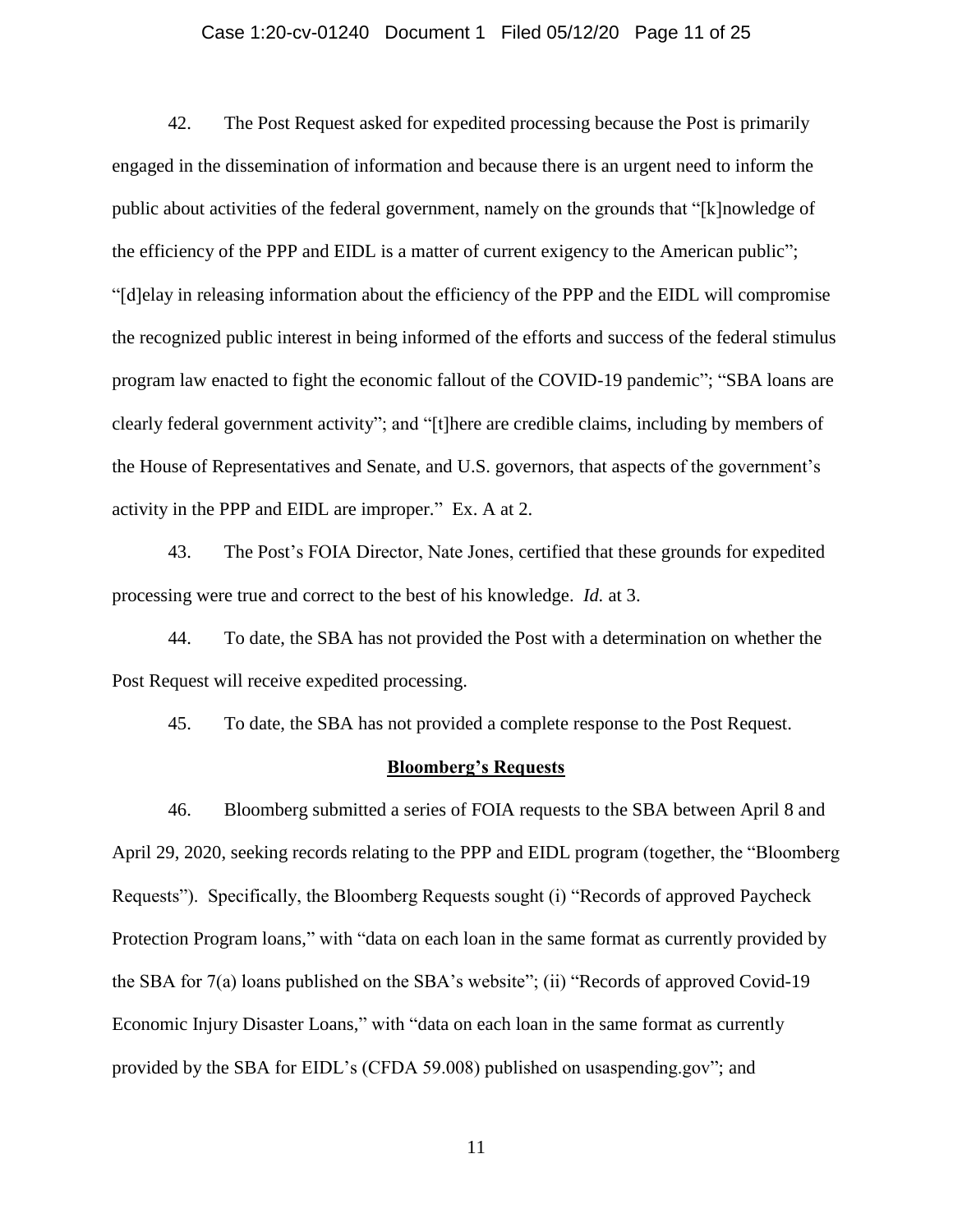#### Case 1:20-cv-01240 Document 1 Filed 05/12/20 Page 12 of 25

(iii) "Records of approved Emergency Economic Injury Disaster Loan Grants, as authorized under Section 1110 of the CARES Act," with "data on each loan in a similar format as that provided by the SBA for all EIDL's (CFDA 59.008) published on usaspending.gov," which "should include but need not be limited to the following fields: value of emergency grant, face value of related EIDL loan, action date, recipient name, recipient parent duns, recipient parent name, recipient address, recipient city name, recipient county code, recipient county name, recipient state code, recipient state name, recipient ZIP code, recipient congressional district." The Bloomberg Requests sought these records for the period from: the start of the programs through April 8, 2020; April 9, 2020 through April 15, 2020; April 16, 2020 through April 22, 2020; and April 23, 2020 through April 29, 2020. A composite of the Bloomberg Requests is attached hereto as Exhibit B.

47. The Bloomberg Requests asked for expedited processing because the requestor "is engaged in the dissemination of information to the public and the subject matter related to this request is a matter of great public interest, debate, and urgency," in particular that "the survival of the U.S. economy, and especially small businesses, during the Covid-19 pandemic is a matter of great public concern; the SBA's loan programs are the central pillar of the U.S. government's plan to rescue small businesses; and accountability, scrutiny, and oversight of these efforts depends on timely public disclosure of the SBA's actions." *See generally* Ex. B.

48. The SBA responded to the first of the Bloomberg Requests, assigned handling number SBA-2020-000555 (the "555 Bloomberg Request") via email on April 20, 2020, providing no information as to when responsive records would be released, and making the boilerplate statement that "[i]n the future, we will be able to turn our efforts to providing loan specific data to the public but hope that all understand the need for the Agency to focus its efforts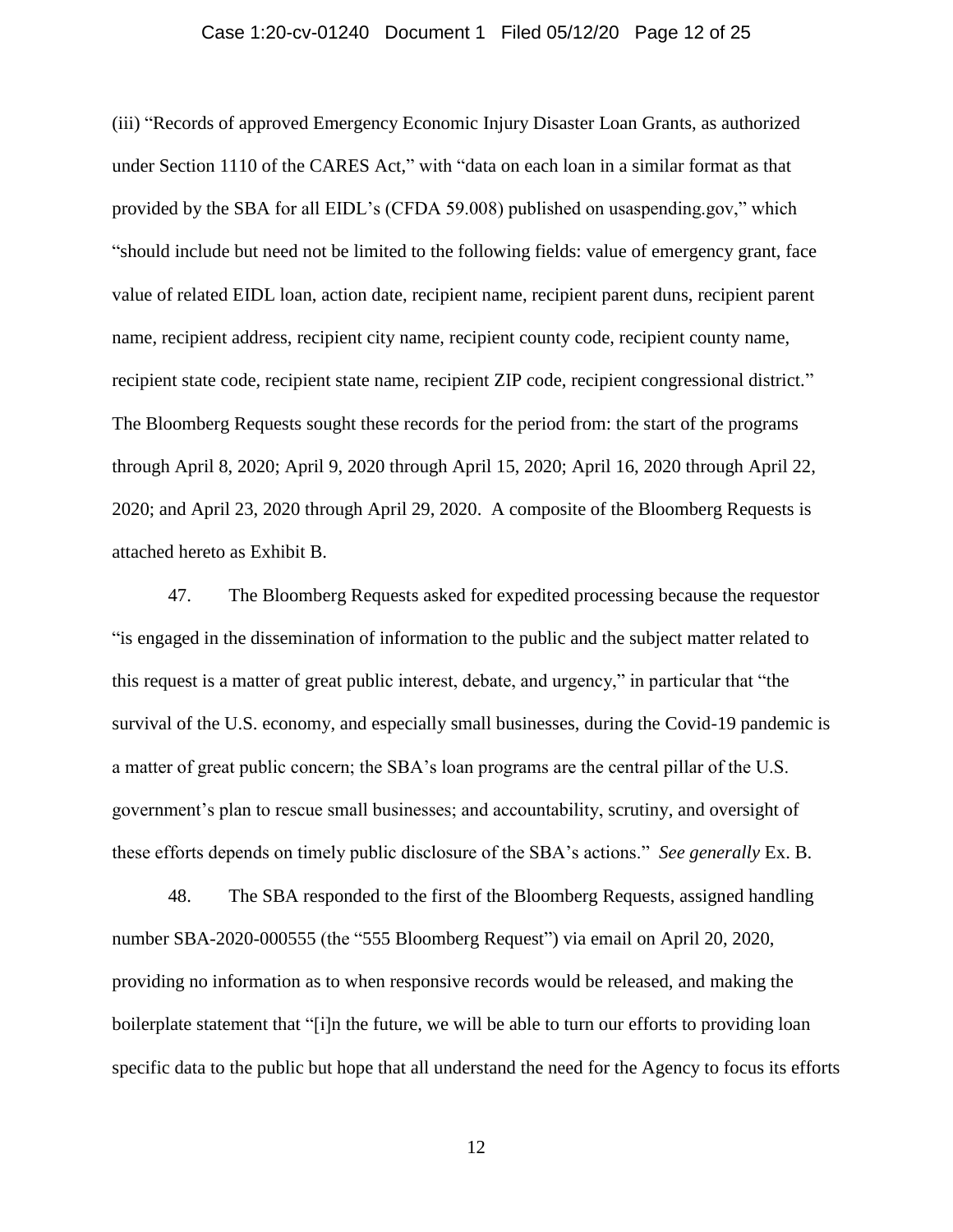#### Case 1:20-cv-01240 Document 1 Filed 05/12/20 Page 13 of 25

fulfilling the needs of the small businesses." SBA responded to the remainder of the Bloomberg Requests with essentially identical emails on April 21, April 23, May 4, and May 6, 2020. A composite of SBA's responses to the Bloomberg Requests is attached hereto as Exhibit C.

49. To date, the SBA has not produced any records responsive to the 555 Bloomberg Request.

50. To date, the SBA has not informed Bloomberg as to the scope of the records that the agency will produce in response to the 555 Bloomberg Request.

51. To date, the SBA has not informed Bloomberg as to the scope of records responsive to the 555 Bloomberg Request that the agency will withhold pursuant to any FOIA exemption(s).

52. On April 26, 2020, the SBA notified Bloomberg via email that expedited processing "has been denied" for the FOIA request that Bloomberg submitted on April 15, 2020, which was assigned handling number SBA-2020-000620 (the "620 Bloomberg Request"). On May 5, 2020, the SBA notified Bloomberg via email that expedited processing "has been denied" for the FOIA request that Bloomberg submitted on April 23, 2020, which was assigned handling number SBA-2020-000910 (the "910 Bloomberg Request"). On May 11, 2020, the SBA notified Bloomberg via email that expedited processing "has been denied" for the FOIA request that Bloomberg submitted on April 29, 2020, which was assigned handling number SBA-2020- 001018 (the "1018 Bloomberg Request"). A composite of SBA's emails denying expedited processing of these requests is attached hereto as Exhibit D.

53. To date, the SBA has not provided a complete response to any of the Bloomberg Requests.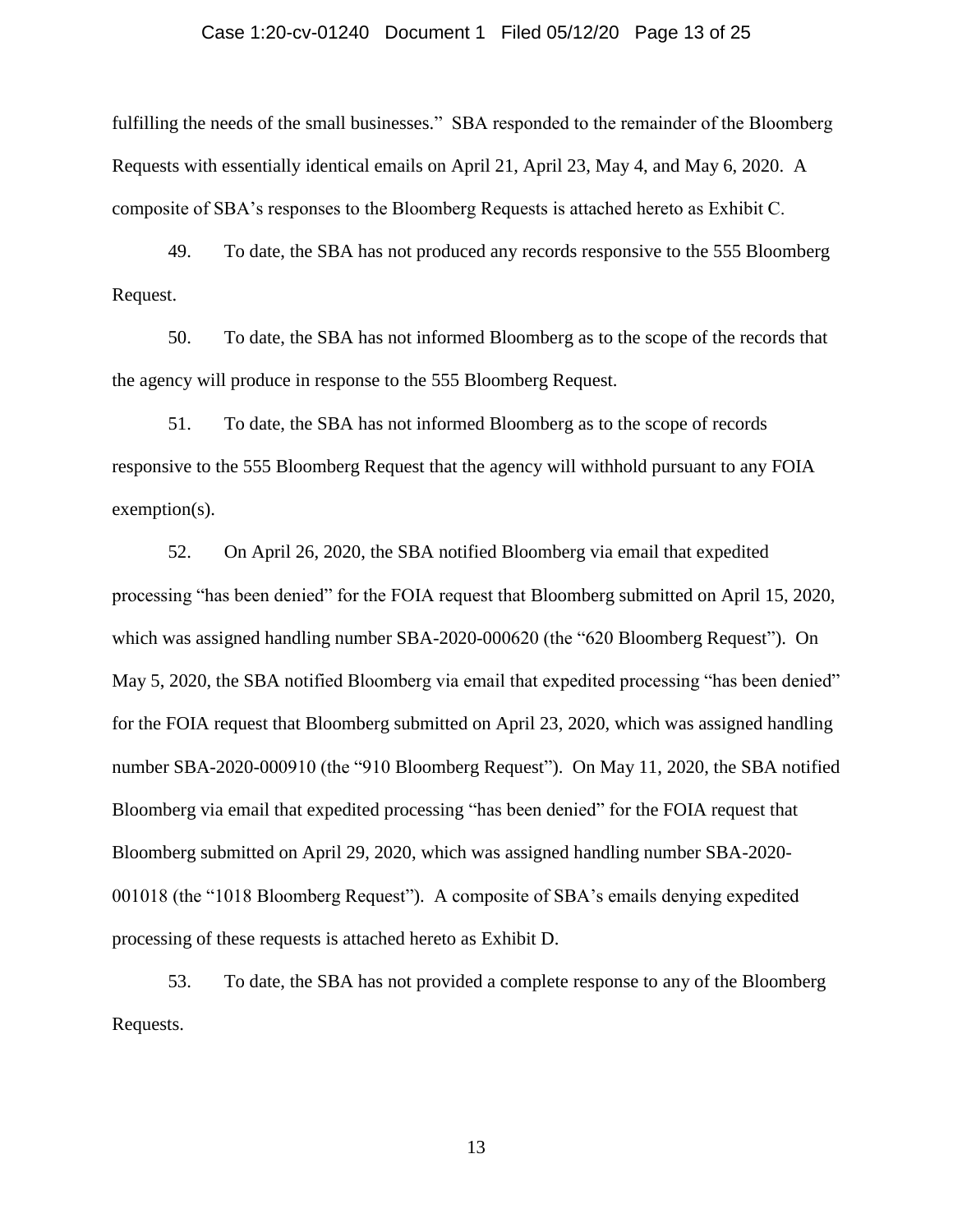#### **Dow Jones's Requests**

54. Dow Jones submitted a series of six FOIA requests to the SBA between April 13 and May 1, 2020, seeking records relating to PPP recipients. A composite of Dow Jones's FOIA requests is attached hereto as Exhibit E.

55. In the first request, submitted on April 13 and assigned handling number SBA-2020-000580 (the "580 Dow Jones Request"), Dow Jones sought "[a] summary database of information for all APPROVED loans under the Paycheck Protection Program of the 2020 CARES Act from the time the program began accepting applications through the end of business on April 13, 2020," including "all data fields the [SBA] tracks for each loan that it determines is information generally disclosed under FOIA, including but not limited to: 1) names, commercial street addresses, and e-mail addresses of recipients of approved loans, 2) names of officers, directors, stockholders or partners of recipient firms, 3) kinds and amounts of loans, loan terms, interest rates, maturity dates, general purpose, etc., 4) business type 5) bank name and bank commercial street address, 6) approval date, 7) disbursement date, 8) NAICS description, 9) franchise name and franchise code, if applicable." Ex. E at 1.

56. On April 20, 2020, the SBA responded via email to the 580 Dow Jones Request, providing no information as to when responsive records would be released, and making the boilerplate statement that "[i]n the future, we will be able to turn our efforts to providing loan specific data to the public but hope that all understand the need for the Agency to focus its efforts fulfilling the needs of the small businesses." A true and correct copy of the SBA's response to the 580 Dow Jones Request is attached hereto as Exhibit F.

57. To date, the SBA has not produced any records responsive to the 580 Dow Jones Request.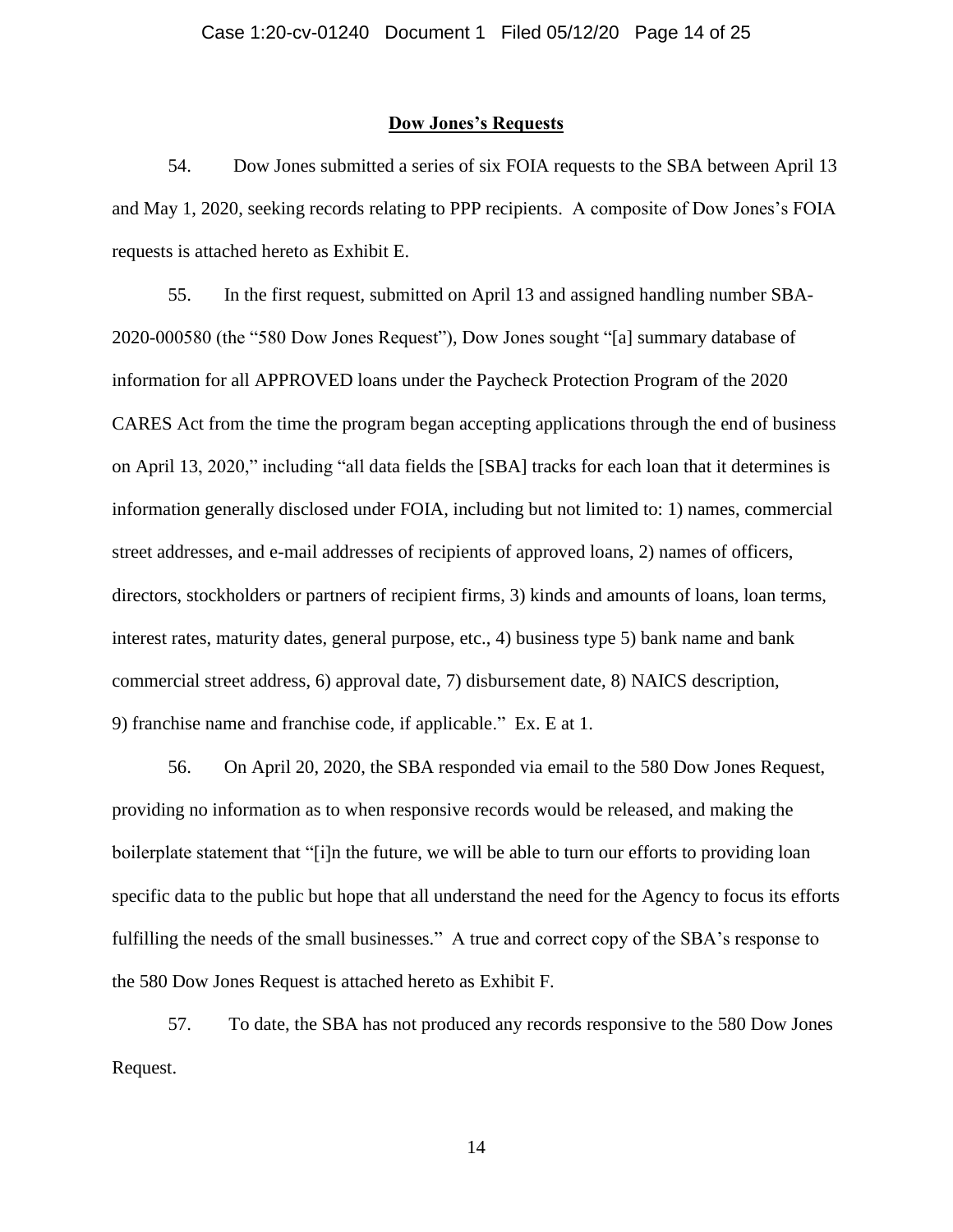#### Case 1:20-cv-01240 Document 1 Filed 05/12/20 Page 15 of 25

58. To date, the SBA has not informed Dow Jones as to the scope of the records that the agency will produce in response to the 580 Dow Jones Request.

59. To date, the SBA has not informed Dow Jones as to the scope of records responsive to the 580 Dow Jones Request that the agency will withhold pursuant to any FOIA exemption(s).

60. In its other requests, submitted April 24 through May 1, 2020, Dow Jones sought (1) "A full data export for approved borrowers and lenders of the [PPP] as of the current date"; (2) the same categories of data for all PPP recipients as of the date the requests were processed; (3) the same categories of data about PPP recipients in the Pacific region; (4) the same categories of data about PPP recipients in the and Mid-Atlantic region; and (5) "the underlying loan level data, stored in a spreadsheet or database or other electronic form, that was used to generate the statistical information the [SBA] has published regarding the [PPP]" at

[https://content.sba.gov/sites/default/files/2020-05/PPP%20Deck%20copy.pdf.](https://content.sba.gov/sites/default/files/2020-05/PPP%20Deck%20copy.pdf) Ex. E at 2-7.

61. Dow Jones sought expedited processing of each of its other FOIA requests on the grounds that the requestor is a member of the press and "there is an urgent need to inform the public about how [PPP] funds are used," including because "there is taxpayer money at risk."

62. On May 11, 2020, the SBA notified Dow Jones via email that expedited processing "has been denied" for the FOIA request that Dow Jones submitted on May 1, 2020, which was assigned handling number SBA-2020-001060 (the "1060 Dow Jones Request"). A true and correct copy of the SBA's email denying expedited processing of the 1060 Dow Jones Request is attached hereto as Exhibit G.

63. Also on May 11, 2020, the SBA notified Dow Jones via email that expedited processing "has been denied" for the FOIA request that Dow Jones submitted on May 4, 2020,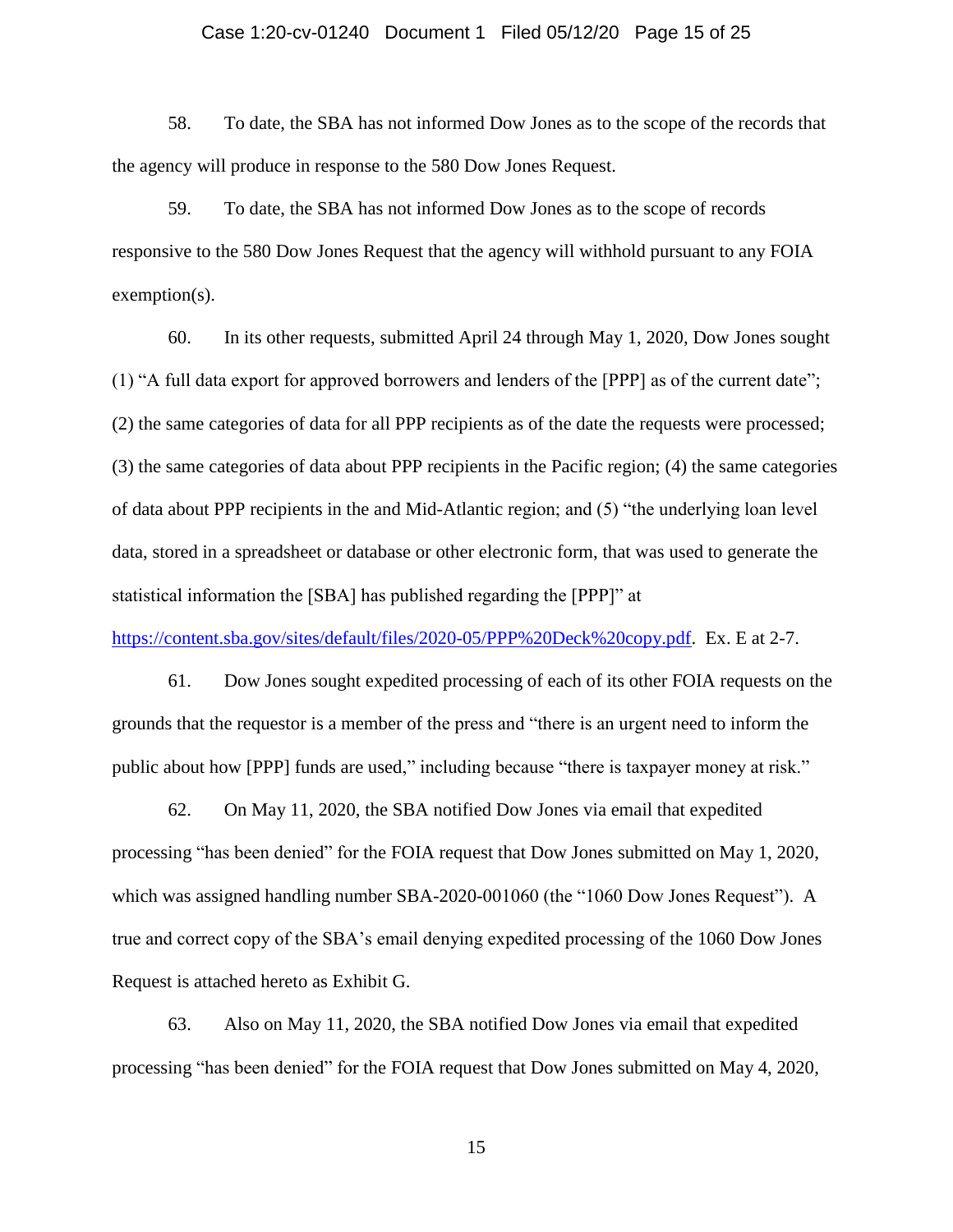#### Case 1:20-cv-01240 Document 1 Filed 05/12/20 Page 16 of 25

which was assigned handling number SBA-2020-001088 (the "1088 Dow Jones Request"). A true and correct copy of the SBA's email denying expedited processing of the 1088 Dow Jones Request is attached hereto as Exhibit H.

64. To date, the SBA has not provided Dow Jones with a determination on whether its remaining FOIA requests will receive expedited processing.

65. To date, the SBA has not provided a complete response to Dow Jones's requests.

## **ProPublica's Requests**

66. ProPublica has submitted two FOIA requests to the SBA for records relating to PPP and EIDL recipients and recipients of assistance from a related SBA program. In its first request, submitted on April 23, 2020, and assigned handling number SBA-2020-000914 (the "914 ProPublica Request"), ProPublica sought "loan level information about all loans made under the [PPP]" and "the same information for Emergency EIDL Grants," specifically seeking, "for both these programs, ... the same 34 fields the SBA provides through its "SBA 7(a) & 504 loan data reports" on its FOIA website," as well as "information on the amount of forgiveness allowed for each loan." A true and correct copy of the 914 ProPublica Request is attached hereto as Exhibit I.

67. ProPublica sought expedited processing of the 914 ProPublica Request on the grounds that the requestor is a full-time journalist and "[t]he PPP and EIDL programs collectively have been the focus of intense public interest since the program involves hundreds of billions of taxpayer dollars, directly affects tens of millions of Americans, and is taking place during a national emergency." *Id.* at 2.

68. On May 4, 2020, the SBA responded via email to the 914 ProPublica Request, providing no information as to when responsive records would be released, and making the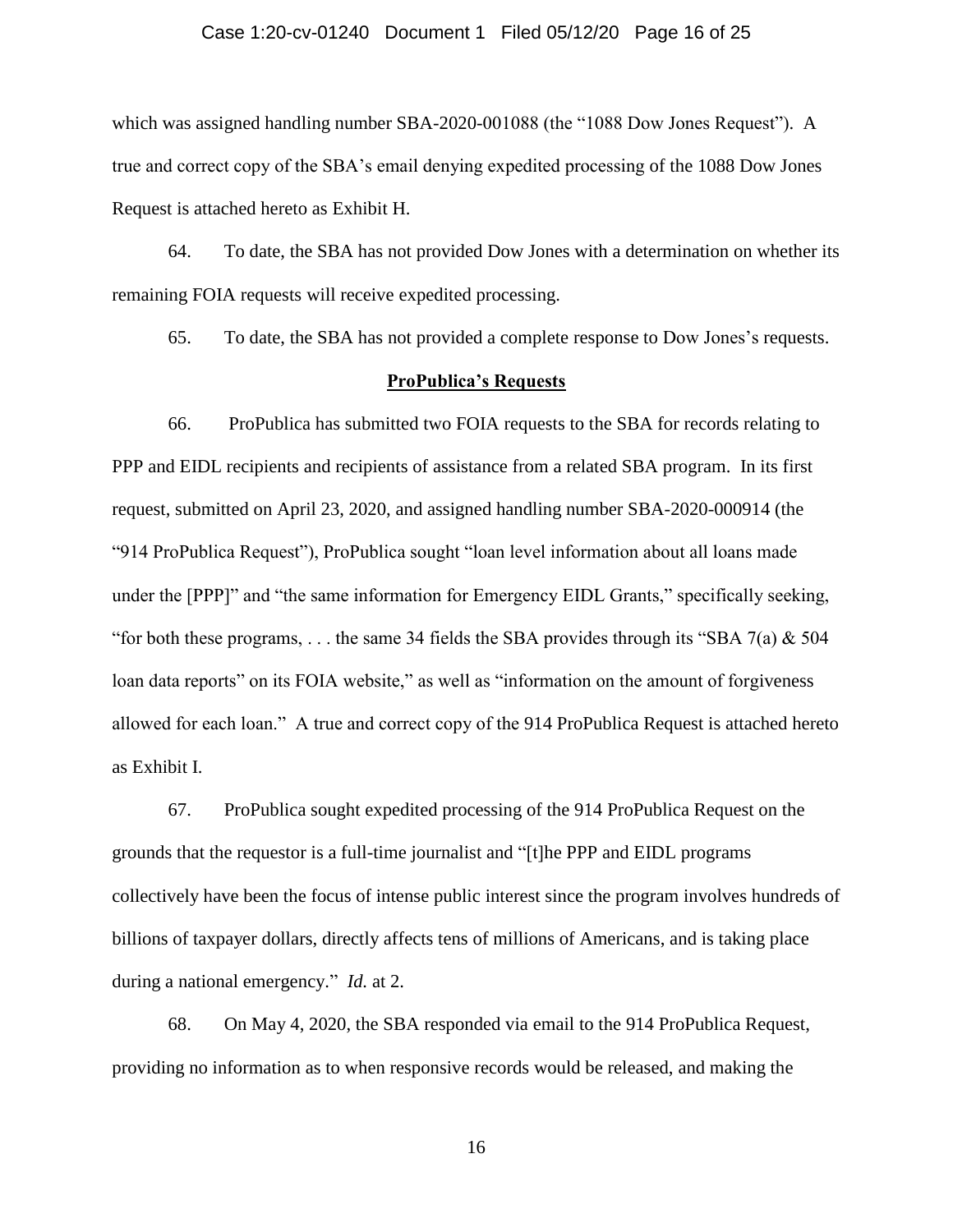#### Case 1:20-cv-01240 Document 1 Filed 05/12/20 Page 17 of 25

boilerplate statement that the SBA "is providing statistical information" about the PPP and EIDL. A true and correct copy of the SBA's response to the 914 ProPublica Request is attached hereto as Exhibit J.

69. On May 5, 2020, the SBA notified ProPublica via email that its request for expedited processing of the 914 ProPublica Request "has been denied." A true and correct copy of the SBA's email denying expedited processing is attached hereto as Exhibit K.

70. To date, the SBA has not provided a complete response to the 914 ProPublica Request.

71. In its second request, submitted on April 30, 2020 and assigned handling number SBA-2020-001043 (the "1043 ProPublica Request"), ProPublica sought "loan level information about companies that received subsidies for SBA 7(a) loans under Section 1112 of the CARES Act, 'Subsidy for Certain Loan Payments,'" which "enables the SBA to pay the principal, interest, and fees that are owed on specified loans for six months." Specifically, "[i]n addition to the information the SBA commonly releases through its 'SBA 7(a) & 504 loan data reports' on its FOIA website," ProPublica sought "for each loan, . . . the beginning date of the 6-month period that the SBA paid the loan payments, the end date, and the amount paid by the SBA under Section 1112." A true and correct copy of the 1043 ProPublica Request is attached hereto as Exhibit L.

72. ProPublica sought expedited processing of the 1043 ProPublica Request, on the grounds that the requestor is a full-time journalist and "[t]he SBA's lending programs collectively have been the focus of intense public interest since the programs involve hundreds of billions of taxpayer dollars, directly affects tens of millions of Americans, and is taking place during a national emergency." *Id.* at 2.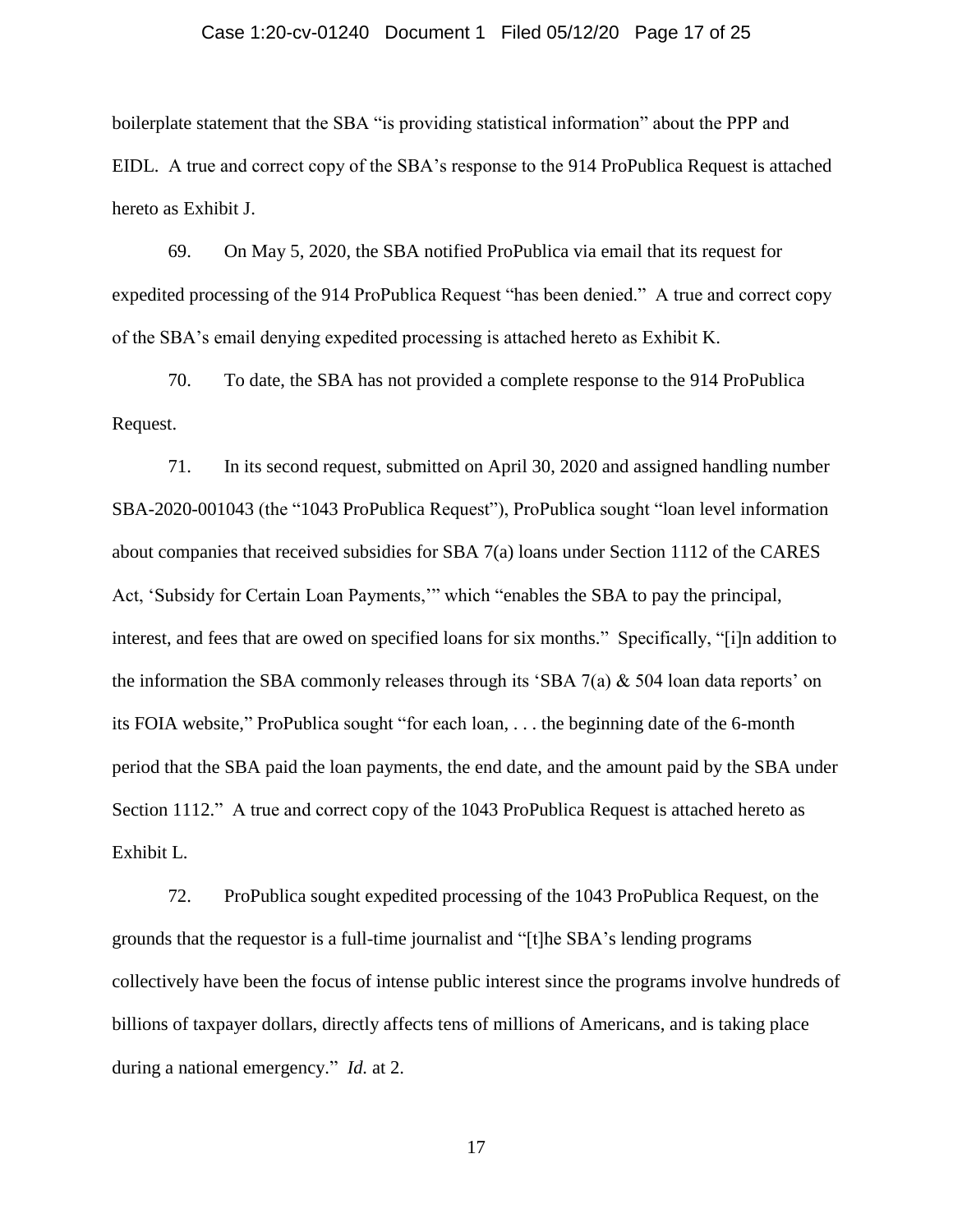#### Case 1:20-cv-01240 Document 1 Filed 05/12/20 Page 18 of 25

73. To date, the SBA has not provided ProPublica with a determination on whether the 1043 ProPublica Request will receive expedited processing.

74. To date, the SBA has not provided a complete response to the 1043 ProPublica Request.

# **The Times's Request**

75. The Times submitted a FOIA request (the "Times Request") to the SBA on April 27, 2020, seeking "a summary database of information for all approved loans under the [PPP] from the time the program began accepting applications through the end of business on April 13, 2020," including "all data fields the [SBA] tracks for each loan that it determines is information generally disclosed under FOIA, including but not limited to: 1) names, commercial [street] addresses, and e-mail address of recipients of approved loans, 2) names of officers, directors, stockholders or partners of recipient firms, 3) kinds and amounts of loans, loan terms, [interest] rates, maturity dates, general purpose, etc., 4) business type, 5) bank name and bank commercial street address, 6) approval date, 7) disbursement date, 8) NAICS description, 9) franchise name and franchise code, if applicable." A true and correct copy of the Times Request is attached hereto as Exhibit M.

76. The Times Request asked for expedited processing because the requestor is primarily engaged in the dissemination of information and because: "there is an urgent need to inform the public about the specific government activity that is the subject of this request"; "the subject of this records request is a matter of extreme media interest that has raised questions about the integrity of the government's trade negotiation practices"; "[t]he requested records will provide insight into which businesses received these loans"; and "[i]t is likely that there will be future debates about which loans should be forgiven under the terms of the program," such that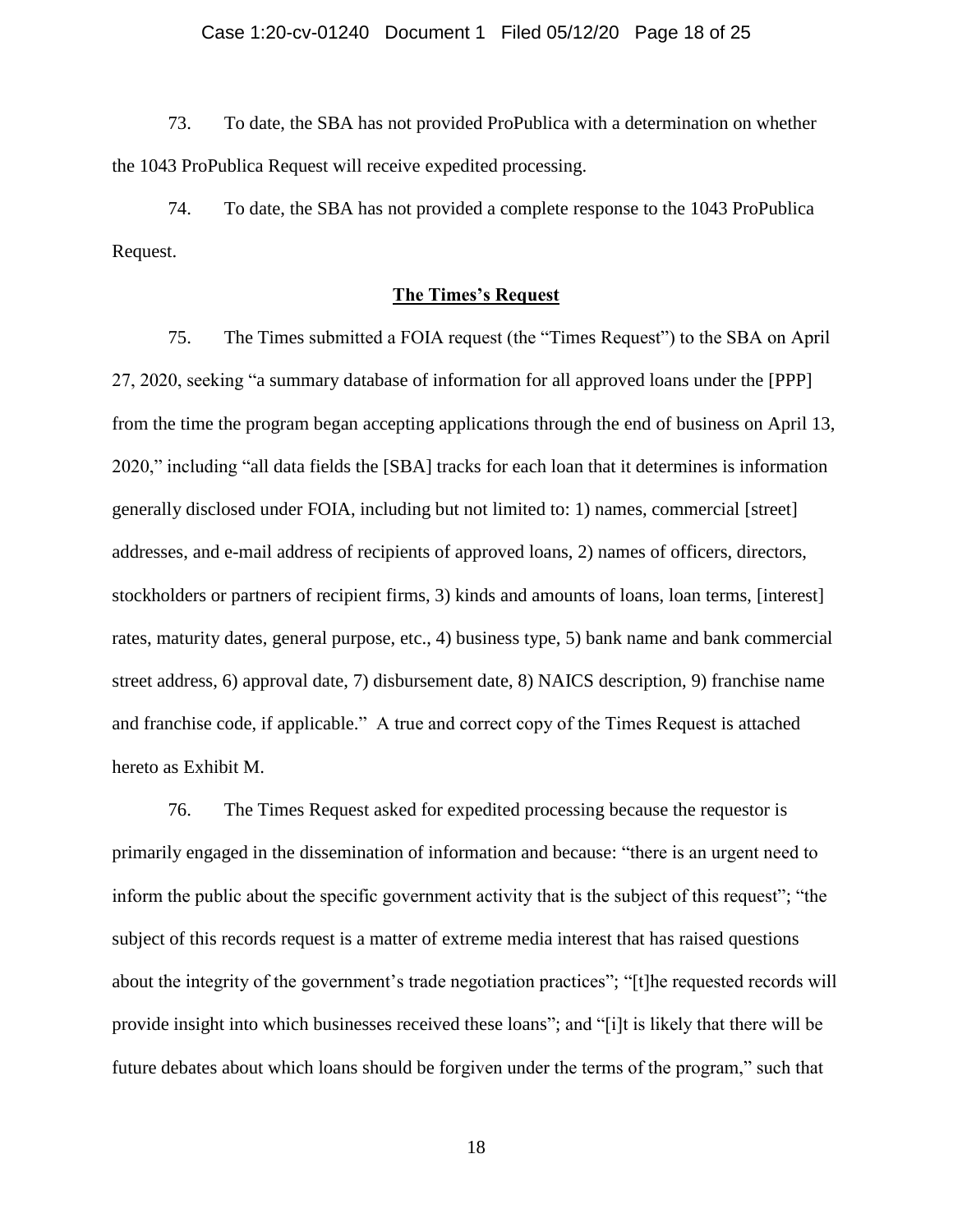"[t]he requested records will contribute to the public's understanding of this debate about federal government activity." *Id.* at 2.

77. To date, the SBA has not provided The Times with a determination on whether the Times Request will receive expedited processing.

78. To date, the SBA has not provided a complete response to the Times Request.

# **CLAIMS FOR RELIEF**

# **COUNT I**

# **Declaratory and Injunctive Relief: Constructive Denial of Request for Agency Records in Violation of FOIA, 5 U.S.C. § 552 (Bloomberg and Dow Jones)**

79. Plaintiffs reallege and incorporate by reference all previous paragraphs as if fully set forth herein.

80. FOIA provides this Court with "jurisdiction to enjoin [the SBA] from withholding agency records and to order the production of any agency records improperly withheld." 5 U.S.C.  $§ 552(a)(4)(B).$ 

81. FOIA requires that within 20 working days of receiving a FOIA request, an agency must notify a requester of, *inter alia*, the scope of the documents that the agency will produce and the scope of the documents that the agency plans to withhold under any FOIA exemptions. *See* 5 U.S.C. § 552(a)(6)(A)(ii).

## **Bloomberg**

82. The records sought by the 555 Bloomberg Request are agency records within the SBA's control.

83. The SBA received the 555 Bloomberg Request on April 8, 2020. Ex. B at 1.

84. Pursuant to FOIA, the SBA was required to make and communicate to Bloomberg a "determination" on the 555 Bloomberg Request by May 6, 2020. 5 U.S.C. § 552(a)(6)(B)(i).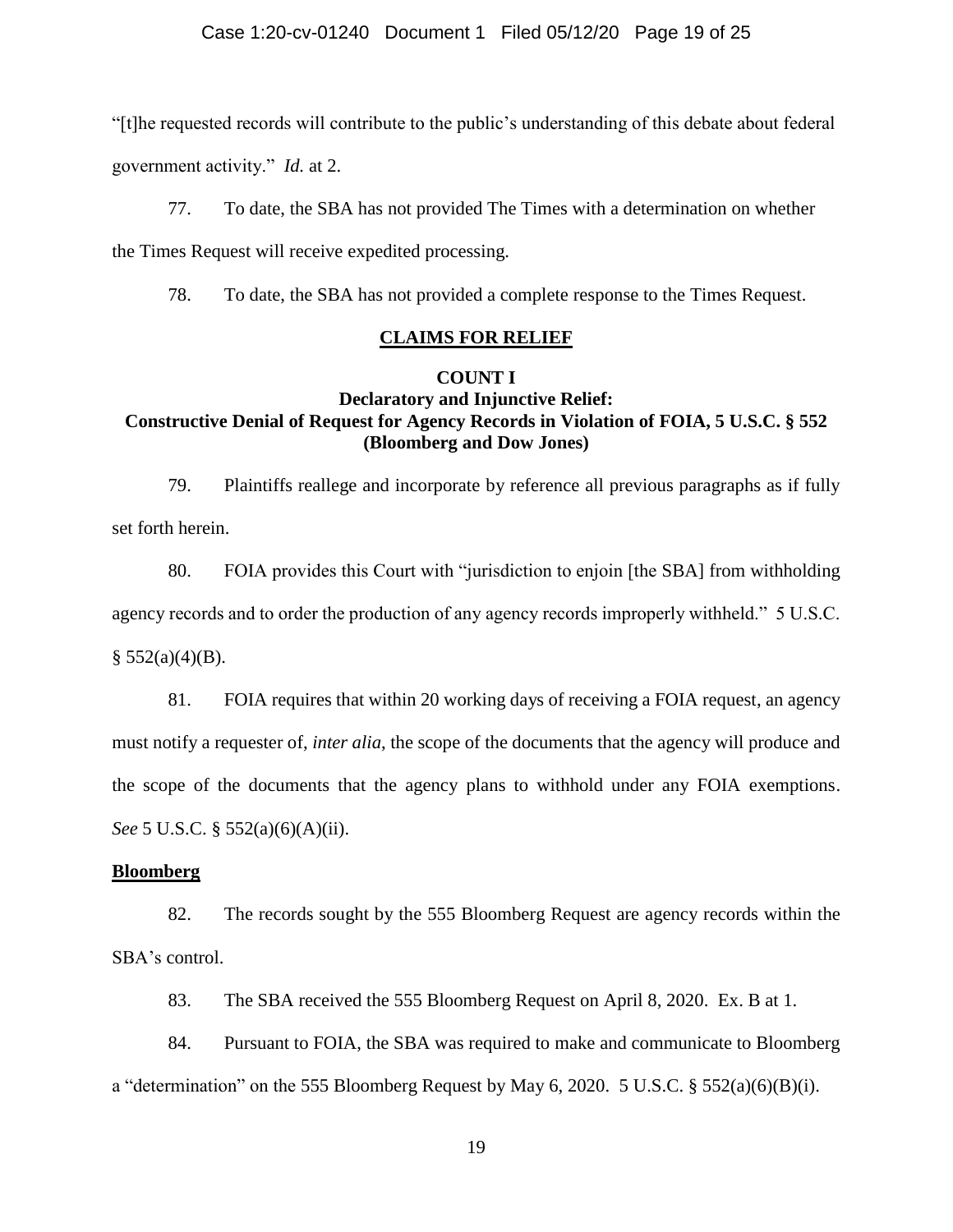#### Case 1:20-cv-01240 Document 1 Filed 05/12/20 Page 20 of 25

85. As of the date of this filing, however, the SBA has not made and communicated to Bloomberg a "determination" on the 555 Bloomberg Request within the meaning of 5 U.S.C.  $§ 552(a)(6)(A)(i).$ 

86. There is no basis to withhold, in whole or in part, the records sought by the 555 Bloomberg Request. The SBA has wrongfully withheld those records in violation of FOIA.

## **Dow Jones**

87. The records sought by the 580 Dow Jones Request are agency records within the SBA's control.

88. The SBA received the 580 Dow Jones Request on April 13, 2020. Ex. E at 1.

89. Pursuant to FOIA, the SBA was required to make and communicate to Dow Jones

a "determination" on the 580 Dow Jones Request by May 11, 2020. 5 U.S.C. § 552(a)(6)(B)(i).

90. As of the date of this filing, however, the SBA has not made and communicated to Dow Jones a "determination" on the 580 Dow Jones Request within the meaning of 5 U.S.C.  $§ 552(a)(6)(A)(i).$ 

91. There is no basis to withhold, in whole or in part, the records sought by the 580 Dow Jones Request. The SBA has wrongfully withheld those records in violation of FOIA.

# **COUNT II Declaratory and Injunctive Relief: Denial of Expedited Processing in Violation of FOIA, 5 U.S.C. § 552 (Bloomberg, Dow Jones, and ProPublica)**

92. Plaintiffs reallege and incorporate by reference all previous paragraphs as if fully set forth herein.

93. FOIA provides this Court with jurisdiction to review "[a]gency action to deny . . .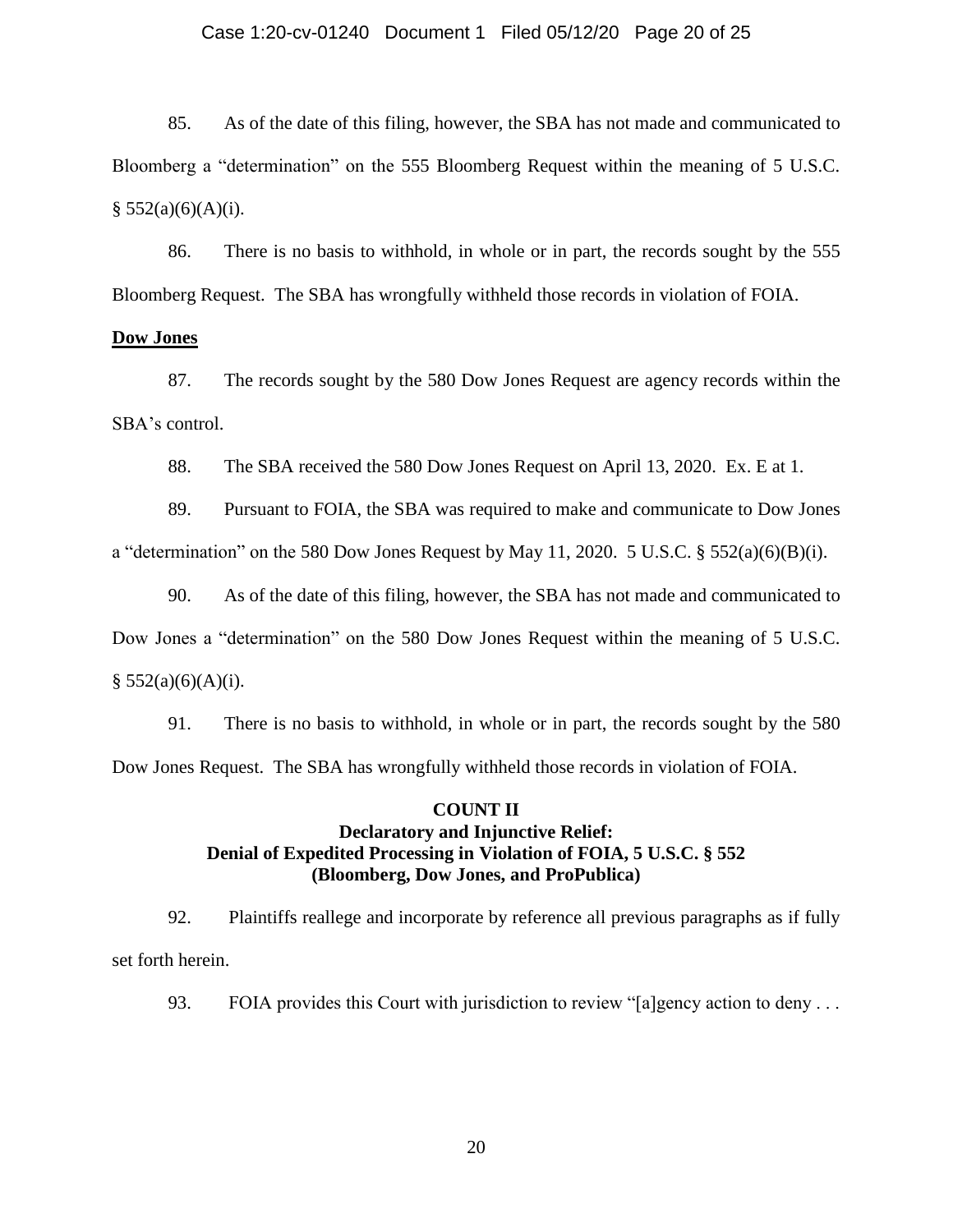a request for expedited processing." 5 U.S.C.  $\S$  552(a)(4)(B) & (a)(6)(E)(iii).

## **Bloomberg**

94. FOIA required the SBA to grant expedited processing of the 620 Bloomberg Request, the 910 Bloomberg Request, and the 1018 Bloomberg Request because Bloomberg demonstrated a compelling need for the requested records.

95. The SBA denied expedited processing of the 620 Bloomberg Request, the 910 Bloomberg Request, and the 1018 Bloomberg Request. Ex. D.

96. The SBA violated FOIA by denying expedited processing.

## **Dow Jones**

97. FOIA required the SBA to grant expedited processing of the 1060 Dow Jones

Request and the 1088 Dow Jones Request because Dow Jones demonstrated a compelling need for the requested records.

98. The SBA denied expedited processing of the 1060 Dow Jones Request and the 1088 Dow Jones Request. Exs. G & H.

99. The SBA violated FOIA by denying expedited processing.

## **ProPublica**

100. FOIA required the SBA to grant expedited processing of the 914 ProPublica

Request because ProPublica demonstrated a compelling need for the requested records.

- 101. The SBA denied expedited processing of the 914 ProPublica Request. Ex. K.
- 102. The SBA violated FOIA by denying expedited processing.

# **COUNT III**

# **Declaratory and Injunctive Relief: Constructive Denial of Expedited Processing in Violation of FOIA, 5 U.S.C. § 552 (The Post, Dow Jones, ProPublica, and The Times)**

103. Plaintiffs reallege and incorporate by reference all previous paragraphs as if fully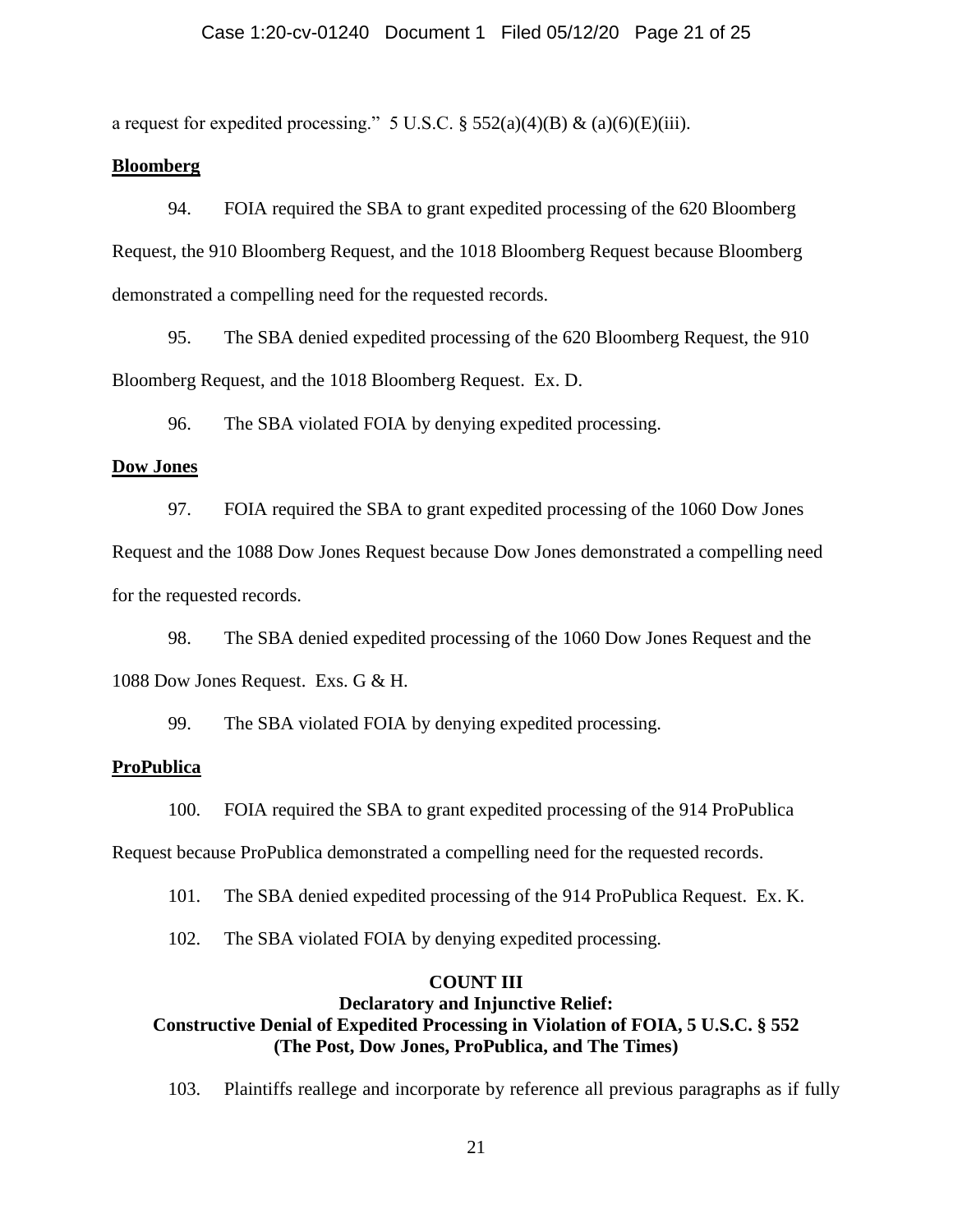#### Case 1:20-cv-01240 Document 1 Filed 05/12/20 Page 22 of 25

set forth herein.

104. FOIA provides this Court with jurisdiction to review "[a]gency action to deny or affirm denial of a request for expedited processing," as well as "failure by an agency to respond in a timely manner to such a request." 5 U.S.C.  $\S$  552(a)(4)(B) & (a)(6)(E)(iii).

105. FOIA requires that within 10 days of receiving a request for expedited processing, an agency must make "a determination of whether to provide expedited processing" and provide "notice of the determination . . . to the person making the request." 5 U.S.C.  $\S 552(a)(6)(E)(ii)(I)$ .

#### **The Post**

106. The Post submitted the Post Request to the SBA on April 24, 2020. Ex. A at 1.

107. Pursuant to FOIA, the SBA was required to provide the Post with a determination on its request for expedited processing by May 4, 2020. 5 U.S.C.  $\S 552(a)(6)(E)(ii)(I)$ .

108. To date, the SBA has not provided the Post with such a determination.

109. The SBA failed to timely respond to the Post's request for expedited processing.

110. There is no basis under FOIA to deny expedited processing of this request.

#### **Dow Jones**

111. Dow Jones submitted FOIA requests to the SBA on April 24 and May 1, 2020. Ex. E at 4, 6-7.

112. Pursuant to FOIA, the SBA was required to provide Dow Jones with a determination on the most recent of these requests for expedited processing by May 11, 2020. 5 U.S.C. § 552(a)(6)(E)(ii)(I).

113. To date, the SBA has not provided Dow Jones with a determination on expedited processing as to any of these requests.

114. The SBA failed to timely respond to these requests for expedited processing.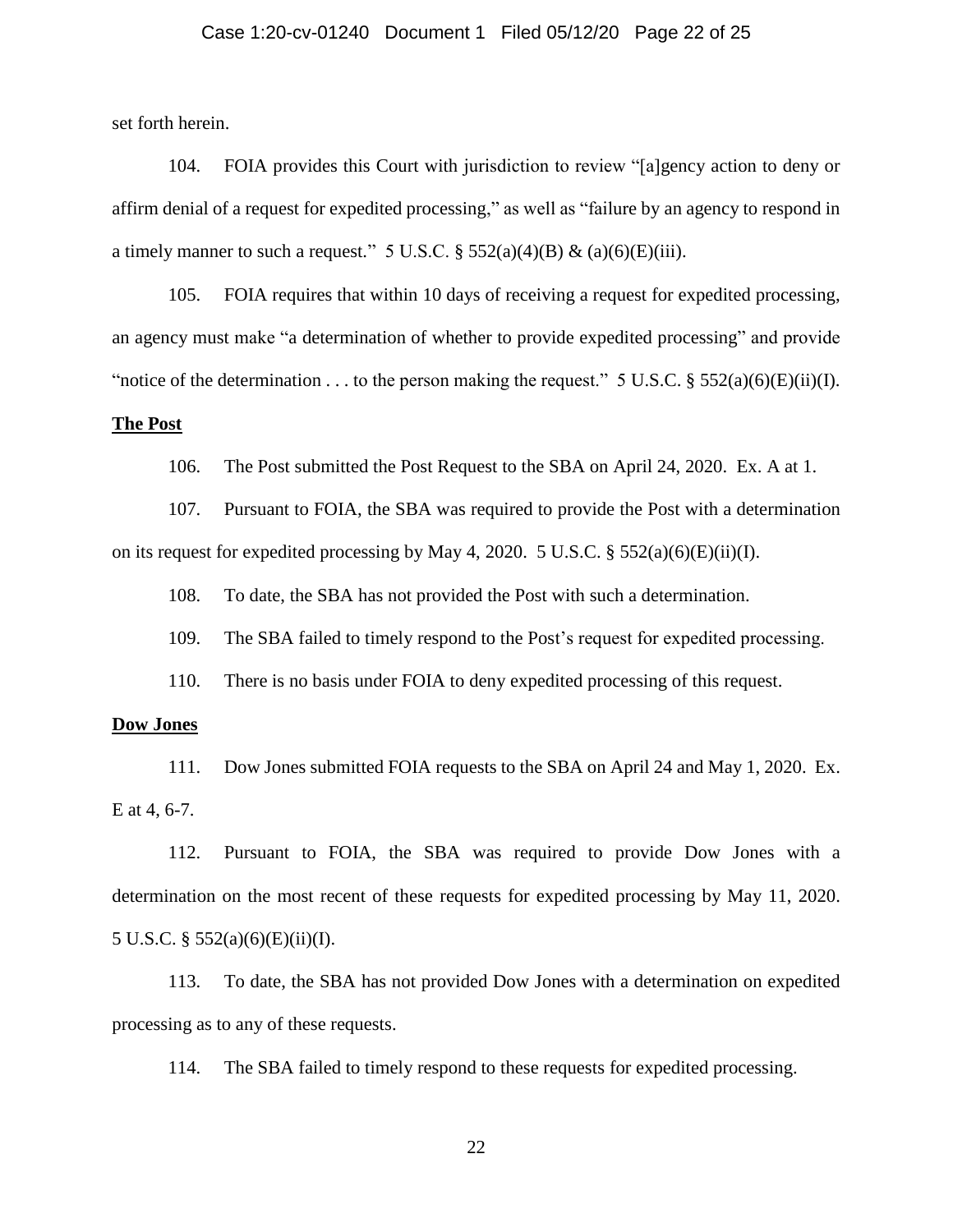#### Case 1:20-cv-01240 Document 1 Filed 05/12/20 Page 23 of 25

115. There is no basis under FOIA to deny expedited processing of these requests.

#### **ProPublica**

116. ProPublica submitted the 1043 ProPublica Request to the SBA on April 30, 2020. Ex. L at 1.

117. Pursuant to FOIA, the SBA was required to provide ProPublica with a determination on its request for expedited processing by May 10, 2020. 5 U.S.C.  $§ 552(a)(6)(E)(ii)(I).$ 

118. To date, the SBA has not provided ProPublica with such a determination.

119. The SBA failed to timely respond to ProPublica's request for expedited processing.

120. There is no basis under FOIA to deny expedited processing of this request.

# **The Times**

121. The Times submitted the Times Request to the SBA on April 27, 2020. Ex. M at

1.

122. Pursuant to FOIA, the SBA was required to provide The Times with a determination on its request for expedited processing by May 7, 2020. 5 U.S.C.  $§ 552(a)(6)(E)(ii)(I).$ 

123. To date, the SBA has not provided The Times with such a determination.

124. The SBA failed to timely respond to The Times's request for expedited processing.

125. There is no basis under FOIA to deny expedited processing of this request.

#### **REQUEST FOR RELIEF**

WHEREFORE, Plaintiffs respectfully requests that this Court:

A. Declare unlawful the SBA's constructive denial of the 555 Bloomberg Request;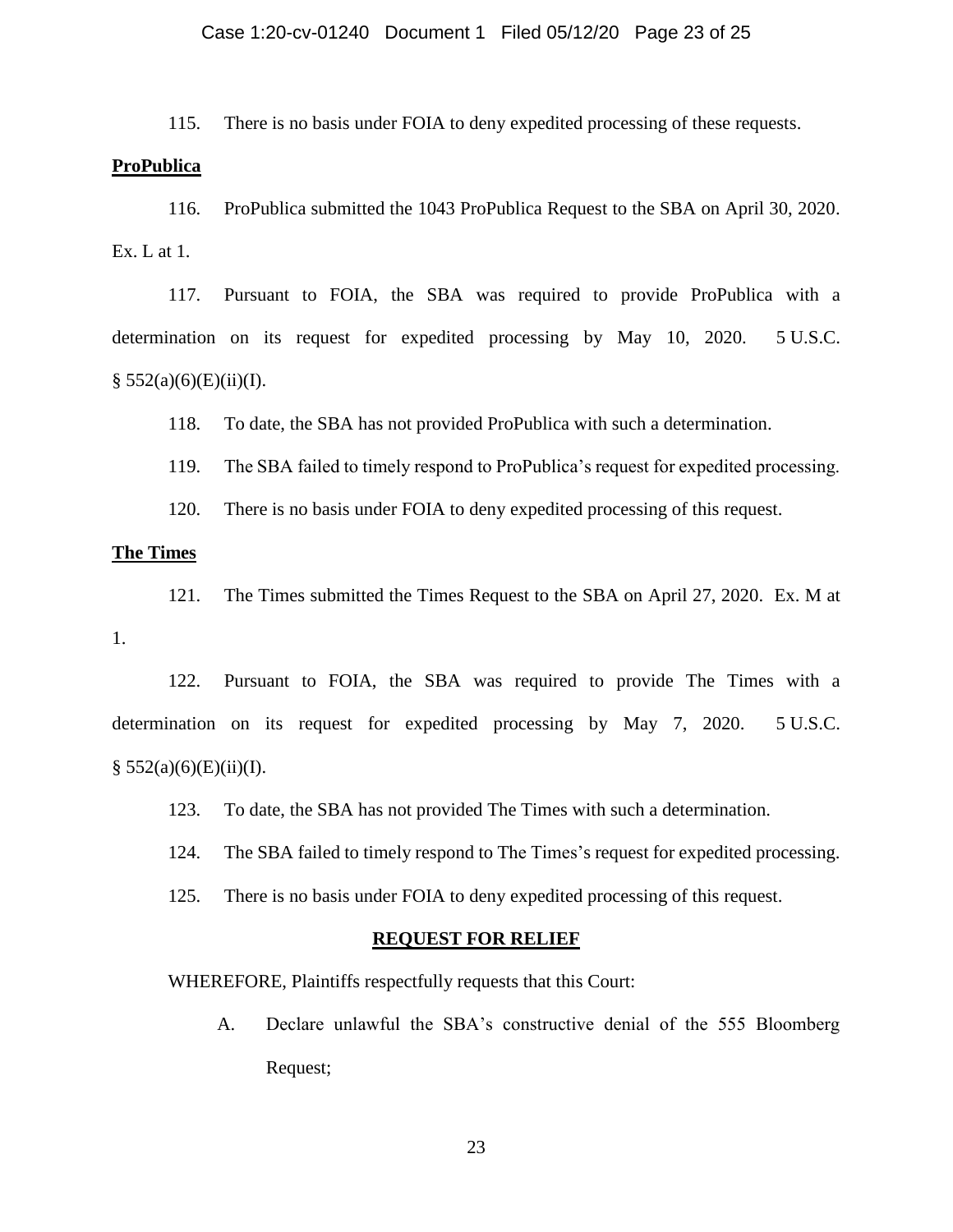- B. Declare unlawful the SBA's constructive denial of the 580 Dow Jones Request;
- C. Declare unlawful the SBA's denial of expedited processing of the 620 Bloomberg Request, the 910 Bloomberg Request, and the 1018 Bloomberg Request;
- D. Declare unlawful the SBA's denial of expedited processing of the 1060 Dow Jones Request and the 1088 Dow Jones Request;
- E. Declare unlawful the SBA's denial of expedited processing of the 914 ProPublica Request;
- F. Declare unlawful the SBA's failure to make and provide Plaintiffs with a timely determination as to expedited processing of their other FOIA requests;
- G. Enter an injunction, pursuant to 5 U.S.C.  $\S$  552(a)(4)(B), directing the SBA to make all records sought by the 555 Bloomberg Request available to the Plaintiffs, unredacted, and setting a deadline for compliance;
- H. Enter an injunction, pursuant to 5 U.S.C. § 552(a)(4)(B), directing the SBA to make all records sought by the 580 Dow Jones Request available to the Plaintiffs, unredacted, and setting a deadline for compliance;
- I. Enter an injunction, pursuant to 5 U.S.C.  $\S 552(a)(6)(E)(iii)$ , directing the SBA to process all the Plaintiffs' other FOIA requests as soon as practicable, and setting a deadline for compliance;
- J. Provide for expeditious proceedings in this action;
- K. Award Plaintiffs their costs and reasonable attorneys' fees incurred in this action pursuant to 5 U.S.C.  $\S$  552(a)(4)(E); and